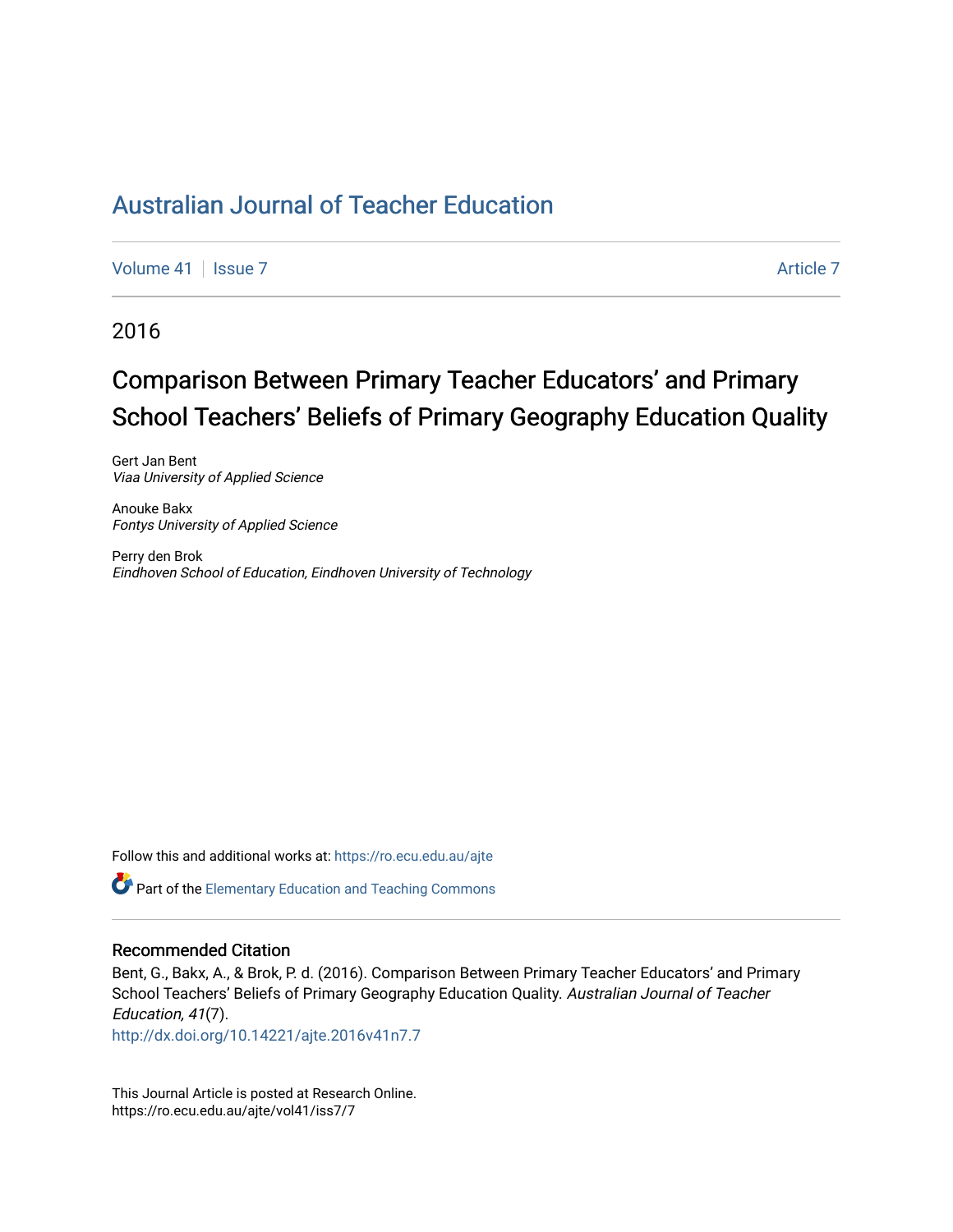# **Comparison Between Primary Teacher Educators' and Primary School Teachers' Beliefs of Primary Geography Education Quality**

Gert Jan Bent Viaa University of Applied Science, The Netherlands Anouke Bakx Fontys University of Applied Science, The Netherlands Perry den Brok Eindhoven University of Technology, The Netherlands

*Abstract: In this study teacher educators' beliefs concerning primary geography education have been investigated and compared with primary school teachers' beliefs. In this study 45 teacher educators and 489 primary school teachers completed a questionnaire, and nine teacher educators have been interviewed as well. It has been found that teacher educators are more critical about the quality of primary education than the primary school teachers themselves who are generally positive about the quality of primary geography. Teacher educators think that most primary school teachers are sufficiently competent to organise the more basic and simple geography lessons, but somehow lack the ability to use more creative and innovative approaches. Both teacher educators and primary school teachers believe that assessing learning outcomes and colleague support is of limited importance*.

**Key Words:** primary geography education quality, teacher educators, primary school teachers, beliefs

#### **Introduction**

Internationally, concerns have been expressed about the quality of geography education in primary schools (e.g. AKOV, 2011; Erebus International, 2008; Ofsted, 2011). Concerns have been expressed with respect to the decline of pupil achievement in, and motivation for the subject of geography (e.g. Catling, Bowles, Halocha, Martin, & Rawlinson, 2007). A weakening position for geography is reported within the primary education curriculum in general (e.g. Maude, 2009); manifesting itself, for example, in a lack of time for geography education in primary schools (Catling, et al., 2007). The nonministerial department of the government in the United Kingdom (Ofsted, 2011) suggested that inhibition of improvements in primary geography education can be attributed, amongst other reasons, to the lack of content knowledge among primary school teachers.

In the Netherlands there are also concerns about the quality of geography teaching in the primary school. (Dutch Inspectorate of Education, 2000, 2011; van der Schee & van der Vaart, 2005). International concerns about primary school teachers' lack of geography content knowledge seems also to apply to The Netherlands. Pupils' achievement has been deemed disappointing during more than two decennia (Notté, Van der Schoot, & Hemker, 2010) and education time for geography education (as for the subject of history) is declining and currently limited to sixty minutes per week (van der Schoot, 2008; van Weerden, &

Vol 41, 7, July 2016 110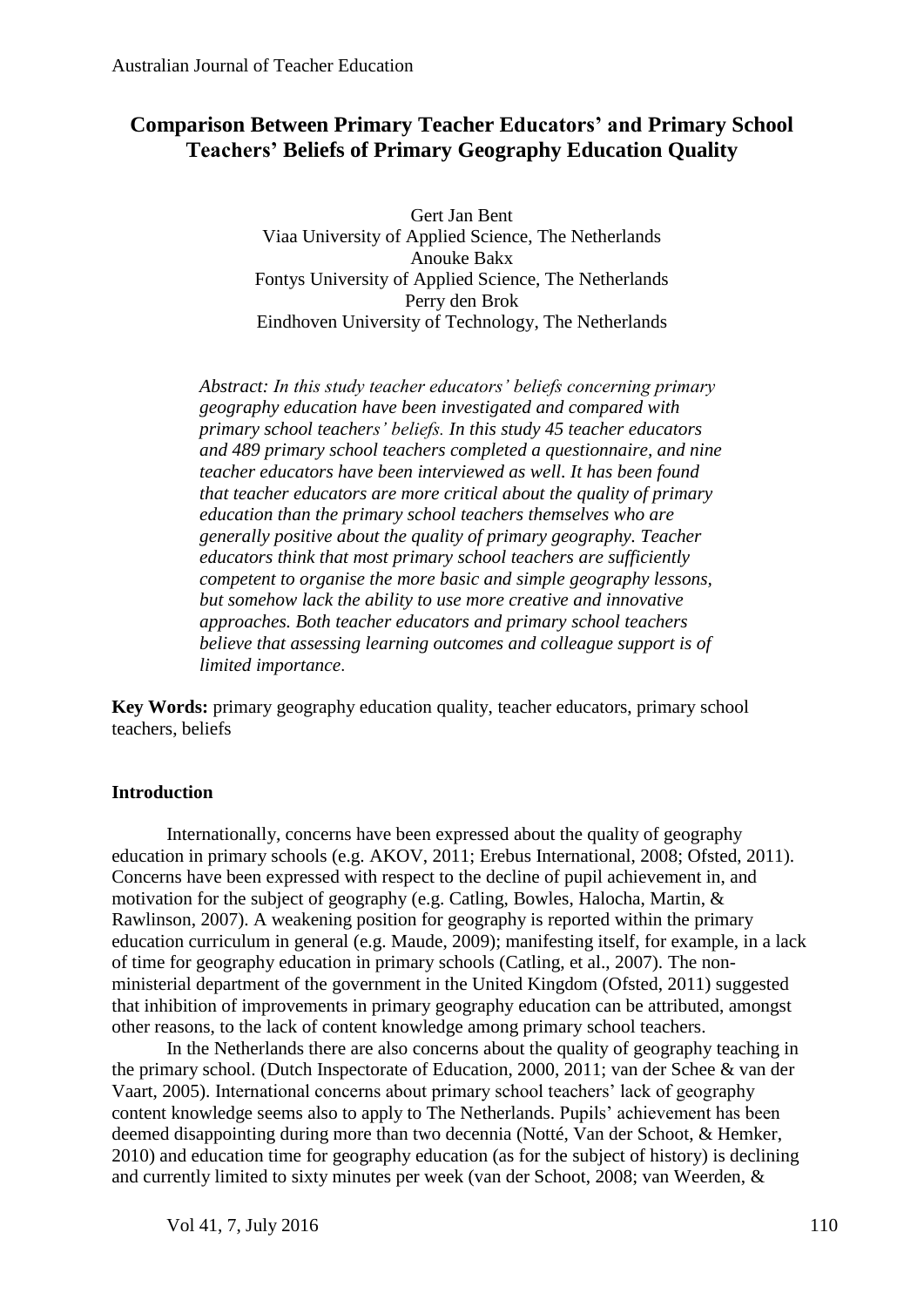Hiddink, 2013). To compare, in Dutch primary schools teachers spend 2,5 hours weekly of training reading skills and 5 hours for arithmetic. The reduction of education time for geography is also found for primary school teacher training institutes. More than four to ten teacher educators believe that after 2000 less education time was spent on geography (Blankman, van der Schee, Volman, & Boogaard, 2015). In line with the difference in education time, in The Netherlands the number of teacher educators who are geography specialists is limited compared to the number of teacher educators who are arithmetic of native language specialists. As a supposed effect, relatively limited curriculum attention is devoted to preparing pre-service school teachers to teach non-core subjects compared to core subjects. Dutch teacher educators criticise their primary pre-service teachers' lack of geography content knowledge and to a lesser extent their lack of pedagogical content knowledge (Blankman et al., 2015). Teach educators reported that less than 3/10 primary preservice teachers were able to pinpoint 300 topographic names (selected for primary education) on a map at the end of their training. This belief is in line with the finding that only half of Dutch primary pre-service teachers pass the geography knowledge entrance test at the beginning of their course (Notté & Baltus, 2011). The level of this entrance test is only slightly higher than the level of the geography test for pupils at the end of primary school. Concerning pedagogical content knowledge, teacher educators believe that about six out of ten of their primary pre-service teachers teach pupils to ask geographic questions, teach pupils to approach the world around them from different perspectives, and use maps and atlases during their practice in primary school. Dutch teacher educators are also concerned about the lack of professional examples of geography lessons within primary schools (Blankman et al, 2015).

Dutch primary school teachers seem to be more positive about the quality of their own geography lessons than the concerns expressed above about the lack of geography lesson quality suggest (Authors, to be published). This finding seems to be in line with studies investigating teachers' and students' perceptions about the education practice which showed that teachers' perceptions often deviate from pupils' and students' perceptions (e.g. den Brok, Bergen, & Brekelmans, 2006). The concerns mentioned above suggest the need for a detailed investigation of these issues and especially of the current quality of geography education as it is perceived by stakeholders involved: teaching educators and primary school teachers.

This study is conducted for the following reasons. The majority of studies investigating learning environments (including teacher behaviour) have been conducted in secondary education, and mainly in the context of core subjects, using teachers' and pupils' perceptions and beliefs (e.g. Allen & Fraser, 2012; Wei & Elias, 2011). Additionally, comparing teacher educators' beliefs as alleged geography education specialists (as the observers) with those of primary school teachers' beliefs (as the practitioners) is expected to give insight into similarities and differences between these different players. These insights can help to understand different viewpoints in discussions about the quality of geography teaching in the primary school, and perhaps about other subjects (such as science) as well.

A more practical reason for this study is that comparing teacher educators' beliefs with primary school teachers' beliefs can support teacher educators to reflect on the quality of primary pre-service teachers' learning environment. In addition, this can support their behaviour as trainers of future primary school teachers. Indirectly this may also increase the quality of the teacher training institute (van Neygen, & Belmans, 2011). Results of this study can support primary school teachers to deepen their reflection on their current teaching of geography. Teacher educators' beliefs can function as source of knowledge about how to teach geography education for primary school teachers and for primary pre-service teachers.

The aim of this study is to investigate the beliefs of teacher educators regarding the quality of geography teaching in the primary school including teacher behaviour, and how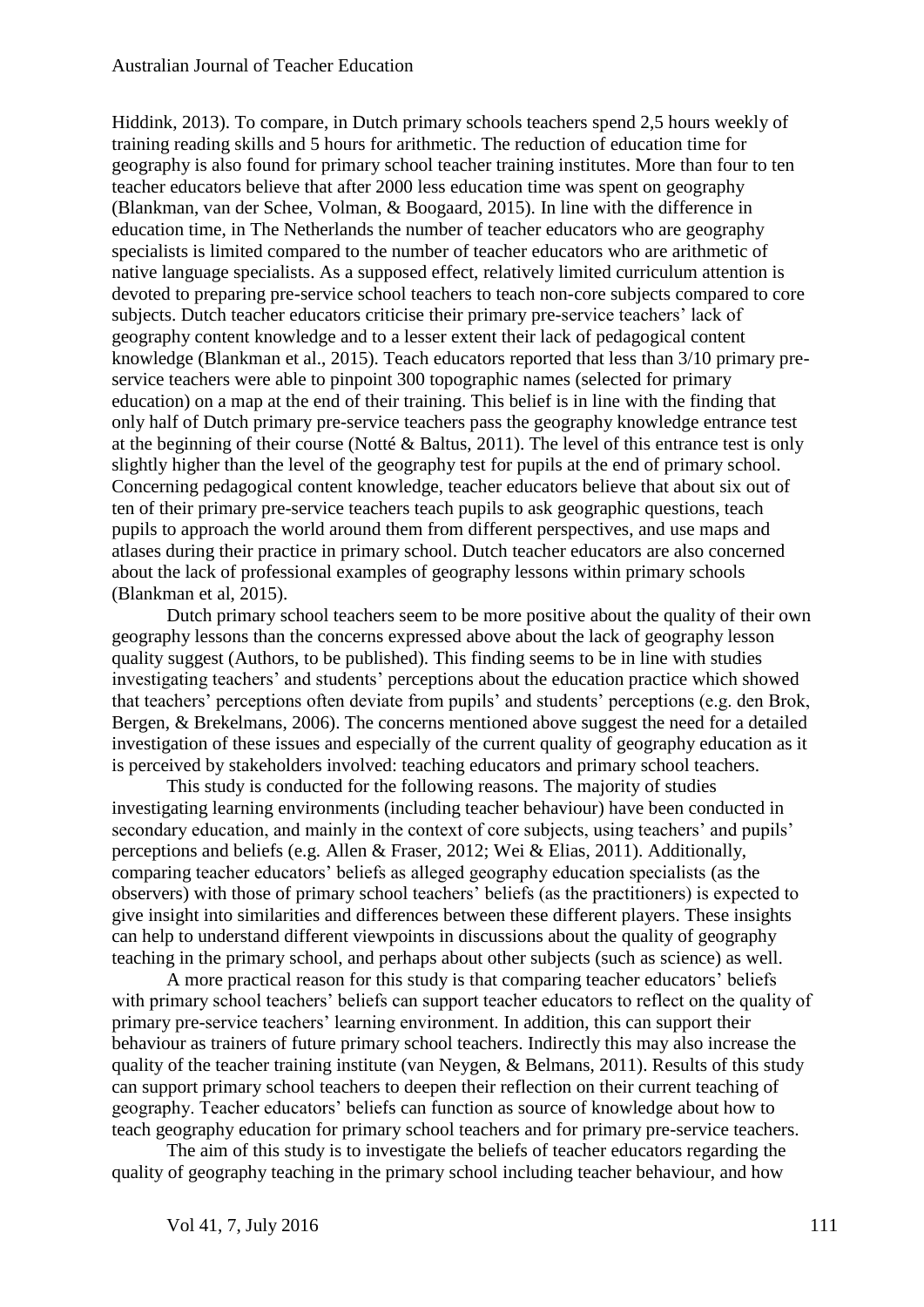these beliefs compare to those of primary school teachers' beliefs. In the next section, a description will be given about how these beliefs are defined, and on which aspects of teacher educators' and primary school teachers' beliefs this study will focus.

#### **Conceptual Framework Beliefs about Primary Geography Education Quality**

There is a consensus that teachers' beliefs are constructions that describe the structure and content of a teacher's thinking (Bryan & Atwater, 2002; Pajares, 1992). Beliefs influence teachers' perceptions and judgments as well as teachers' personal ideas of teaching and knowledge (Errington. 2004; Ertmer, 2005; Pajares 1992) and, for example, teachers' instruction quality (OECD, 2009). Teacher beliefs seem to be positively influenced during a teacher training program (Boz, 2008). Belief is defined for this study as an 'individual judgement of the truth or falsity of a proposition, a judgement that can only be inferred from a collective understanding of what human beings say, intend, and do' (Mansour, 2009, p.316). Rawling (2001) noted that beliefs about geography education probably change over time, possibly because over a number of decades, goals and aims of school geography education have changed. For example, there is now a stronger emphasis on using geography education for strengthening the sense of citizenship. Van der Schee (2014) concluded that over time, the position of primary geography education within schools has become more problematic, including the quality of primary school teachers' training.

Van der Schee (2014) suggested that teaching geography should be limited to primary school teachers with a qualified training in geography and geography education. These considerations seem to contradict Dutch primary school teachers' beliefs that they can teach geography competently (Authors, submitted for publication). Morley (2012) found that English student primary school teachers had an information-oriented perception of geography and did not appear to fully appreciate the breadth of the subject. Preston (2014) found that Australian early career; in-service teachers have conceptions of primary geography similar to those of primary pre-service teachers, demonstrating a simple understanding of what geography is. On the other hand, Preston also found that experienced primary school teachers demonstrated a much broader, more complex understanding of geography. A Dutch research project found that the majority of Dutch primary school teachers were positive about their own functioning of teaching geography (Notté et al., 2010), but more in-depth interviews showed that this positive perception also reflected a simpler understanding of geography education (Authors, to be published). This finding suggests a more simple understanding of geography among teachers as practitioners, aberrant from a more complex understanding of geography among teacher educators as experts. This suggestion is supported by the study of Lemon and Garvis (2013) who found that a considerable number of Australian primary preservice teachers had little or no personal and professional understanding of arts (also a marginalised subject within primary schools).

In this study teacher educators have been interviewed concerning their beliefs about the general quality of geography education, and the results have been compared with the beliefs of primary school teachers. This is based on the assumption that teachers are the main factor of education quality. Given that geography education should lead to knowledge development among pupils, teacher educators' and primary school teachers' beliefs concerning the importance of achieving cognitive and affective learning outcomes has been part of this study. Beliefs about the importance of assessing these learning outcomes is also part of this study. Assessments can support education quality using the feedback teachers and pupils obtain from assessment outcomes. In addition to this function, determining pupils'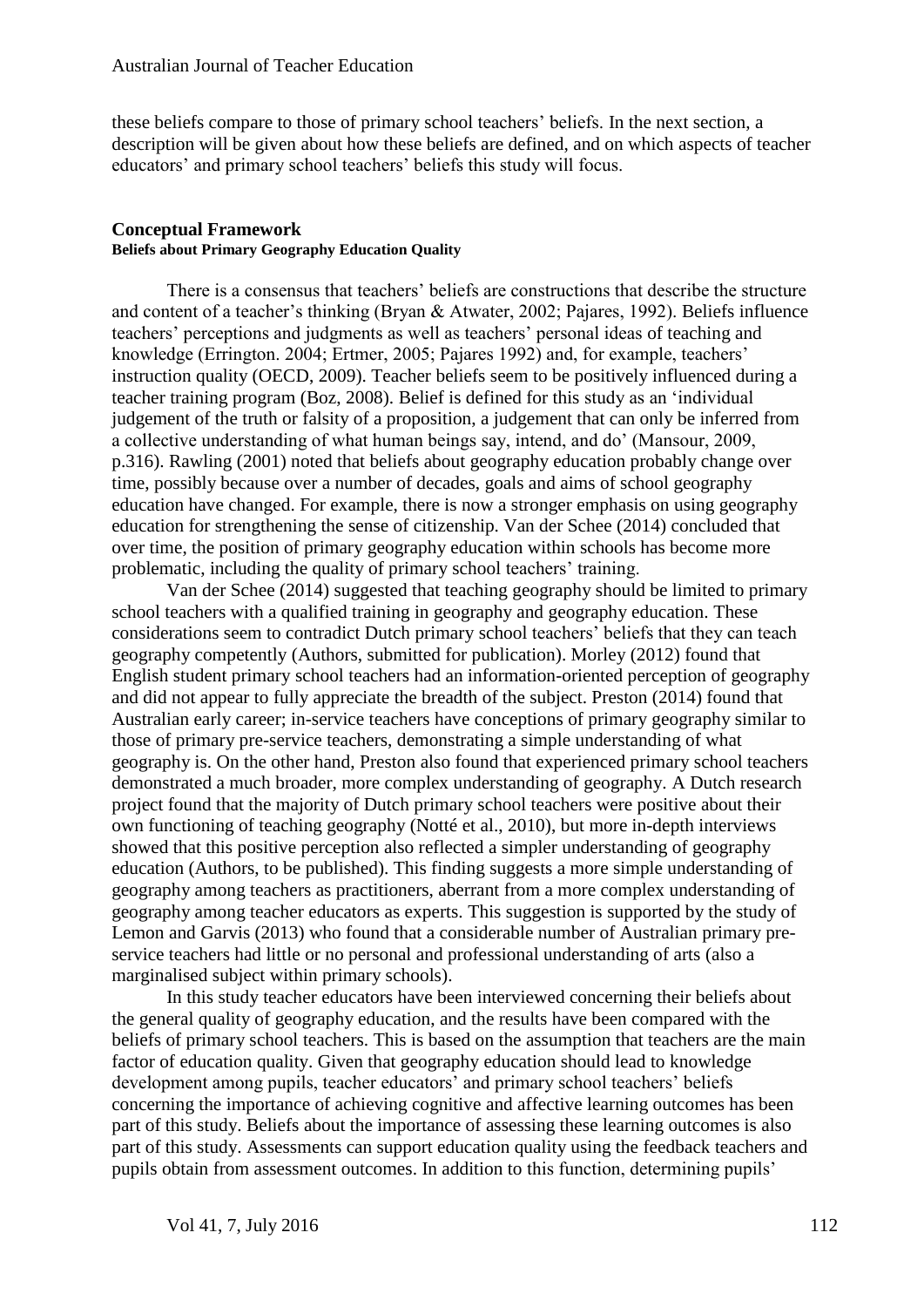learning outcomes is also an important tool for education quality management within primary schools and for external accountability (e.g. Government of Education, 2008; Shepard, Kagan, & Wurtz, 1998).

Because colleague support among teachers is regarded as an essential component of school effectiveness and teacher enhancement (Doppenberg, Bakx & den Brok, 2012; Schechter, 2012), teacher educators' and primary school teachers' beliefs about the importance of colleague support was also part of this study.

Many governments focus on increasing learning outcomes for core subjects while primary school teachers are responsible for the organisation of a wide range of subjects. For this reason, beliefs about the importance of geography as a non-core subject within the wide range of subjects within primary school curricula was included.

Figure 1 shows the geographical aspects under investigation in this study which include (a) general quality of geography education, (b) teacher subject knowledge and behaviour, importance of (c) learning outcomes and (d) assessing these, (e) colleague support, and (f) emphasis on geography education in the curriculum. The lines visualise possible relationships between geography aspects selected for this study. In the next sections, these selected aspects will be described in more detail.



**Figure 1: Geography education aspects selected for this study including visualised possible relationships.**

#### **Beliefs Regarding Primary School Teachers' Ability to Teach Geography**

This study investigated beliefs about primary school teachers' ability to teach geography. Teachers' ability of how to teach geography is related to their level of knowledge about the content and how to teach that content, and to their expertise (Verloop, van Driel, & Meijer, 2001). The belief that teachers ability is probably influenced by beliefs about teachers' level of content knowledge is based on the assumption that content knowledge is extremely important for teachers' ability of teaching geography (Walshe, 2007). Unfortunately, there are serious concerns about primary school teachers' level of content

Vol 41, 7, July 2016 113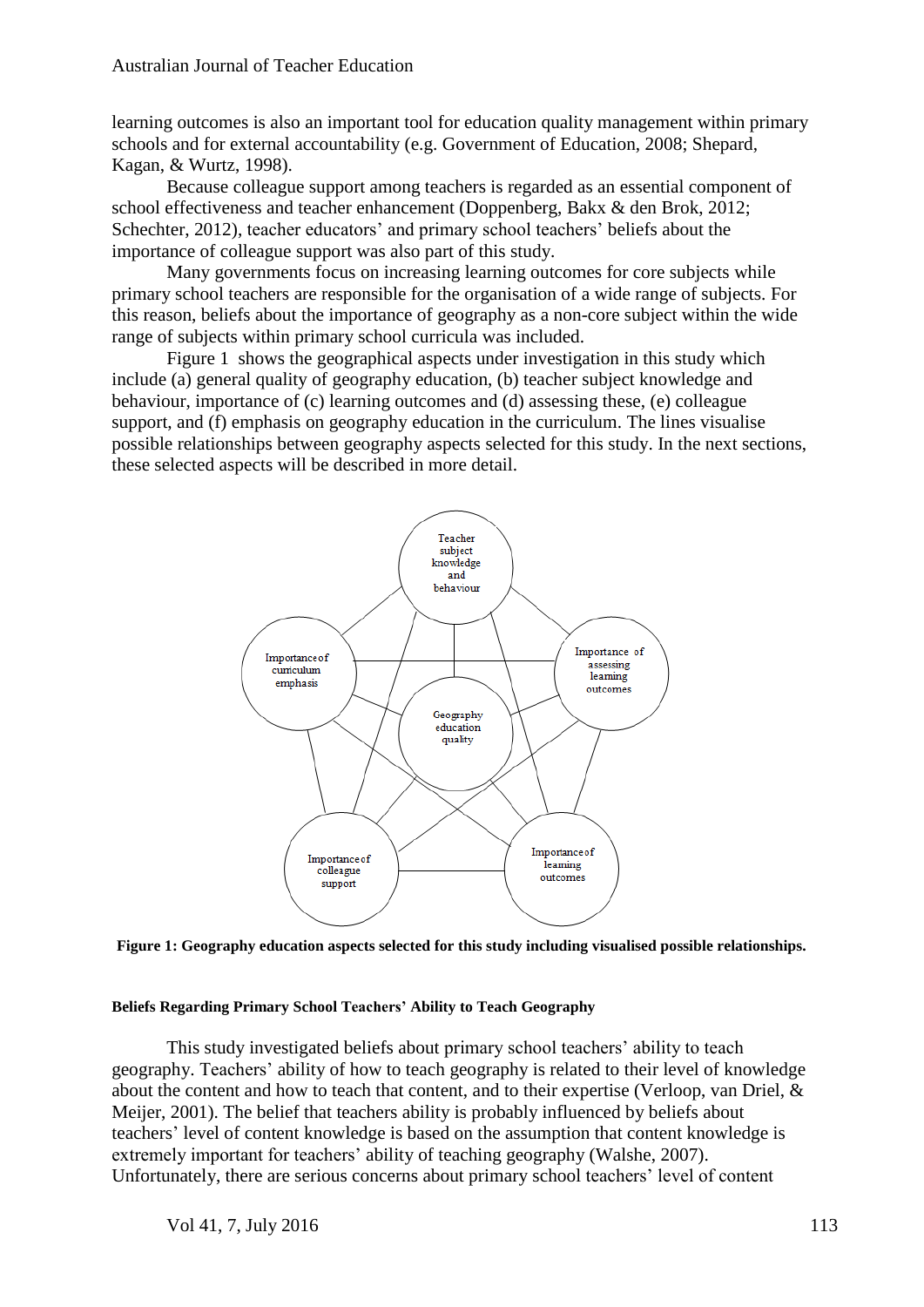knowledge for the subject of geography (Bell, 2005; Notté & Baltus, 2011; Ofsted, 2011). Given this background, we wanted to compare the insights of primary school teachers and of teacher educators. The primary school teachers may indeed lack strong content knowledge but still have a lot of practical teaching experience.

The teacher educators are assumed to have a strong content knowledge but their understanding of teaching geography is mostly theoretical and not based on a lot of practical experience. Bringing the insights of the two together could lead to a fruitful dialogue and fresh ideas to improve geography education.

#### **Beliefs Regarding the Importance of Learning Outcomes and Assessments**

Investigating beliefs concerning the importance of learning outcomes and of assessments has been selected for this study because beliefs about learning outcomes indirectly mirror beliefs about geography education. Learning outcomes can be distinguished as both cognitive and affective (e.g. Creemers & Kyriakides, 2010). Concerning cognitive learning outcomes, during the last decades, disappointing outcomes among Dutch primary pupils have been observed repeatedly (Notté et al., 2010). Van der Vaart (2001) noted concerning cognitive learning outcomes, that both surface learning outcomes (e.g. toponyms) and deep learning outcomes (e.g. theory of plate tectonics) are important to achieve long term learning outcomes for geography. Despite concerns as described above about the currently achieved levels of learning outcomes among Dutch pupils, it can be expected that learning outcomes are believed to be important because an important function of education is to support pupils to achieve learning goals. In addition pupils vary in their motivation for geography, perceiving that their motivation for geography is, to a large extent, related to the quality of their teachers' teaching which is perceived as varying (Bent, Bakx, & den Brok, 2014).

Beliefs about the importance of assessing learning outcomes could gain insight into perceived importance by teacher educators and primary school teachers of monitoring pupils' learning outcomes. The importance of assessing pupils' learning outcomes is highlighted in national policies, among other countries, also in the Netherlands. Assessments can support education quality using the feedback teachers and pupils obtain from assessment outcomes. In addition to this function, determining pupils' learning outcomes is also an important tool for education quality management within primary schools and for external accountability (e.g. Government of Education, 2008; Shepard, Kagan, & Wurtz, 1998). In practice, Dutch inspectorates' control on pupils' learning outcomes is exclusively based on the core subjects (Government of Education, 2008). Relatively little is known about achievement of learning goals for non/core subjects. Our own investigation in this area showed that Dutch pupils perceived that achieving geography learning goals is important but criticised their limited degree of achievement of these goals (Bent et al., 2014).

## **Beliefs Regarding the Added Value of Colleague Support**

Beliefs about the added value of colleague support help to determine the extent to which teachers prefer to learn from their colleagues or believe their colleagues can support them to increase their geography education quality. In discussing the status and nature of geography education, investigating beliefs concerning the role of colleagues is important because relationships among teachers are a prerequisite for school and class improvement and make knowledge sharing and innovative practice possible (Fullan, 2001). Colleague support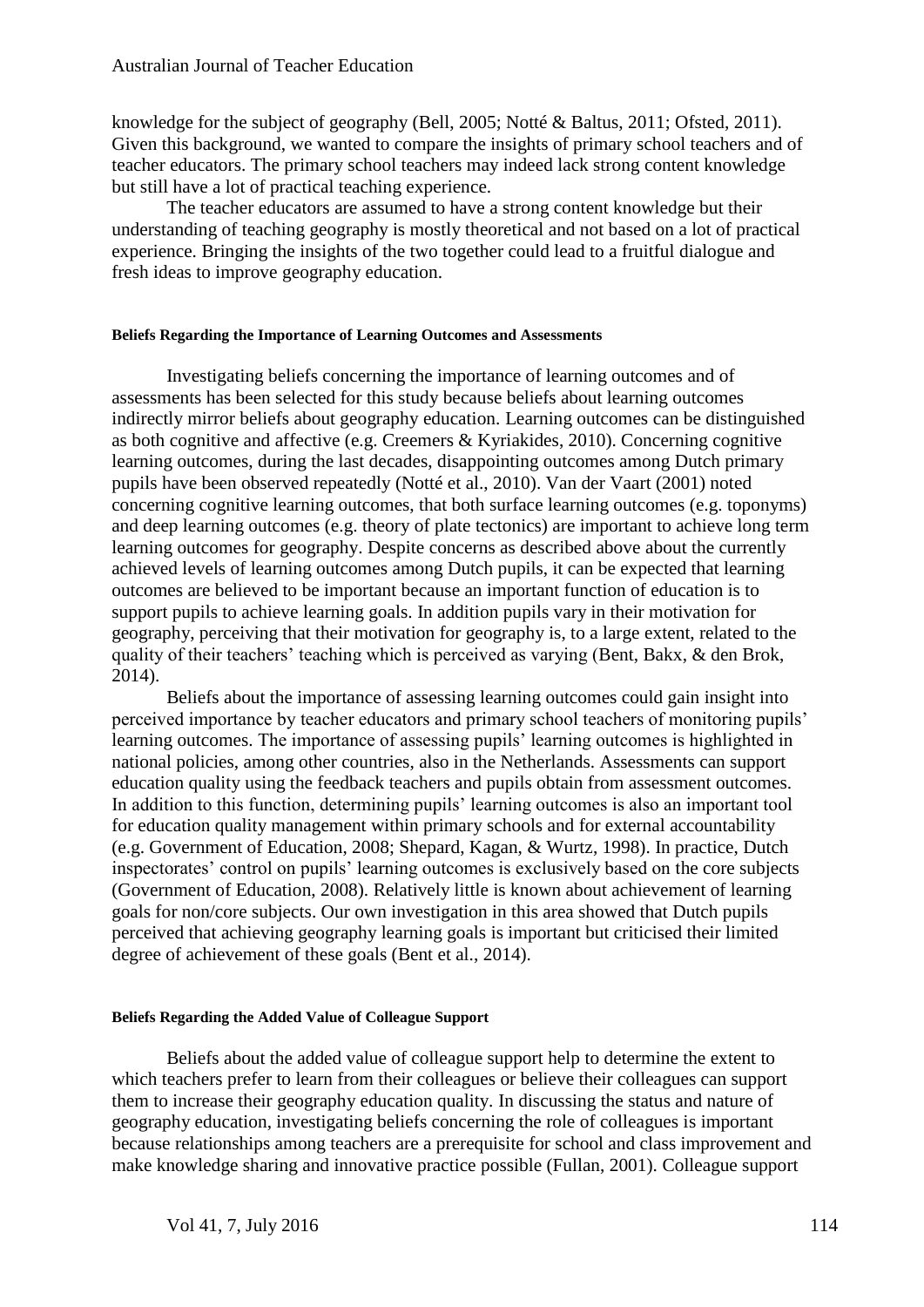among teachers is regarded as an essential component of school effectiveness and teacher enhancement (Doppenberg et al., 2012). Catling and Willy (2009), among others, suggest that geography is a complex subject to learn because primary education students have to learn to combine physical and human processes in space and time. Especially for a complex subject like geography, the added value to organise colleague support can help teachers to increase the quality of their teaching. The extent to which teacher educators and primary school teachers share this suggestion has also been investigated in this study.

Despite the added value of colleague support, in practice, Dutch primary schools' colleague support is limited extent (Doppenberg et al., 2012). The question may be asked how teacher educators' beliefs about the added value of colleague support for teaching a noncore subject such as geography compares to that of primary school teachers against the background of, on the one hand the complexity of the subject, on the other hand the limited use in practice of organised colleague support.

#### **Beliefs Regarding the Importance of the Subject in the Curriculum**

Primary geography is one of many subjects primary school teachers are responsible for to teach. Mainly, non-specialist primary school teachers teach the entire primary curriculum. Martin (2008) concludes that in practice, not all primary school teachers succeed in the challenging task to teach primary geography education at a sufficient level in addition to the large number of other subjects. During recent years, the Dutch Government has focused on increasing the quality of teaching of primary geography The emphasis on improving teacher behaviour is particularly focused on guiding them to apply direct instruction, organising a rich content, and pronouncing high expectations. The Dutch Government has also focused on increasing pupil achievement in core subjects as important for overall primary education quality. The Dutch Government has also focused on increasing pupil achievement in core subjects as important for overall primary education quality. . While positive in itself, this had led to a growing concern that the importance and quality of noncore subjects, such as geography, is coming under pressure. Bearing in mind that both the primary pre-service teachers education curriculum and primary education curriculum contain a wide range of subjects, beliefs concerning the importance of primary geography education in the curriculum of primary schools will be investigated in the present study.

#### **Research Questions**

This study is conducted to gain insight into similarities and differences between teacher educators' and primary school teachers' beliefs. For this very reason, we wish to investigate teacher educators' beliefs about the quality of geography teaching in the primary school including teacher competences. We will also seek further qualitative clarification of these beliefs. The following research questions have been used in this investigation:

What are teacher educators' and primary school teachers' beliefs concerning geography education and geography teaching – i.e. primary school teachers' ability, and beliefs concerning the importance of (assessing) learning outcomes, the different types of learning outcomes, colleague support, and the relative importance of the subject in the curriculum?

Are there any differences between teacher educators' and primary school teachers' beliefs concerning the above mentioned aspects, and if so, what differences exist?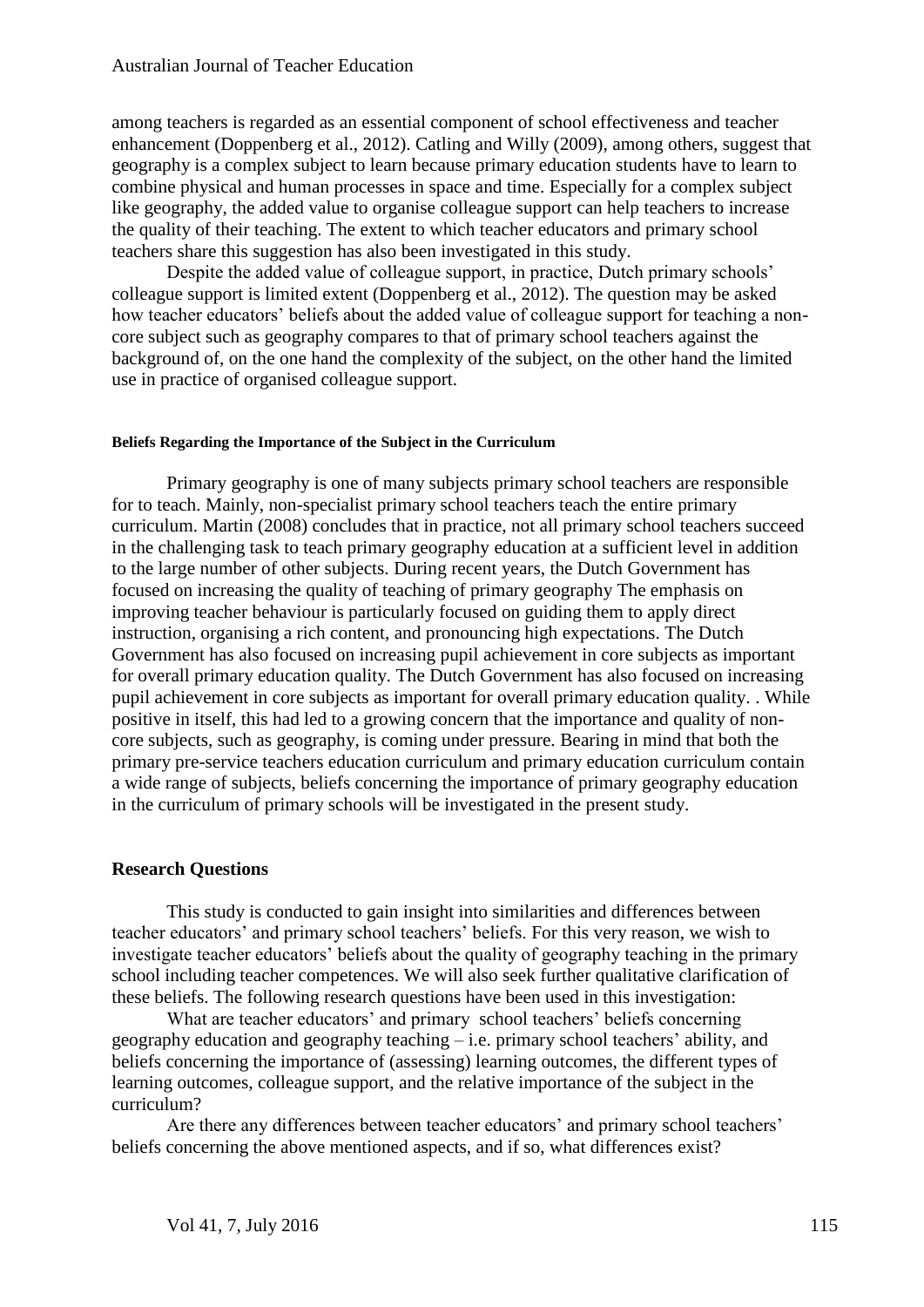How are beliefs about these aspects related to each other within each group and how do these relations differ between the two groups?

How do teacher educators clarify their beliefs concerning the above mentioned aspects?

# **Method**

This study is constructed on the basis of a mixed method design. First of all, quantitative surveys were conducted with two different samples of teacher educators and primary school teachers. In addition, a qualitative study has been carried out consisting of indepth interviews with teacher educators focusing on the key topics from the quantitative study.

Such a study was expected to provide more clarification of the teacher educators' beliefs expressed through the quantitative study (e.g. Tashakkori, & Teddlie, 2003; Creswell, 2013). This design is deemed to be appropriate because quantitative and qualitative methods complement each other and allow for a more robust analysis. (Tashakkori, & Teddlie, 1998).

# **Participants**

In the quantitative phase of the study 45 teacher educators and 489 primary school teachers participated. The group of 45 teacher educators represents 83% of the total of 54 KNAG (Koninklijk Nationaal Aardrijkskundig Genootschap) registered primary geography teacher educators in the Netherlands. The group consisted of 13 (29%) female and 32 (71%) male teachers. The average age of the respondents was 49 years. The average number of years of experience as a teacher in universities of applied sciences was 14 years, varying from one to thirty-six years. The teacher educators usually observe about eight geography lessons in schools per year: six primary pre-service teacher geography lessons a year (M=5.8; sd=5.6), and two primary teacher geography lessons per year  $(M=2.1; sd=7.3)$ . Of the total number of responding teacher educators, 41 (91%) finished a study for geography of whom 17 (38%) finished a university for applied science study for geography and 24 (53%) finished a university study of geography. Four teacher educators have not finished yet a study for geography.

The sample size of primary school teachers was 489 with all of them working in the four highest grades of Dutch primary schools (pupils from eight to twelve years of age). The highest grade levels were selected because within these levels geography is a formal part of the curriculum as part of globally orientated subjects (e.g. history and biology). An invitation to participate in the study including a link to the online questionnaire was randomly sent to selected primary schools. The choice was made to select the first and fifth school of every ten schools on a government list of all primary schools within the Netherlands1. As a result, 436 schools were contacted. The participating primary school teachers agreed to their data being used for research purposes. From the respondents, 307 (63%) were females and 182 (37%) males. The average age was 39 years and their average number of years of experience as a teacher in primary education was 17 years, with the range varying from one to forty-two years. The two samples described above were independent from each other and direct associations between the samples can therefore not be assumed.

 $\overline{a}$ 

<sup>&</sup>lt;sup>1</sup> For this study, we made use of the DUO list (Dienst Uitvoering Onderwijs) of primary schools within the Netherlands, made available by the Dutch Ministry of Education.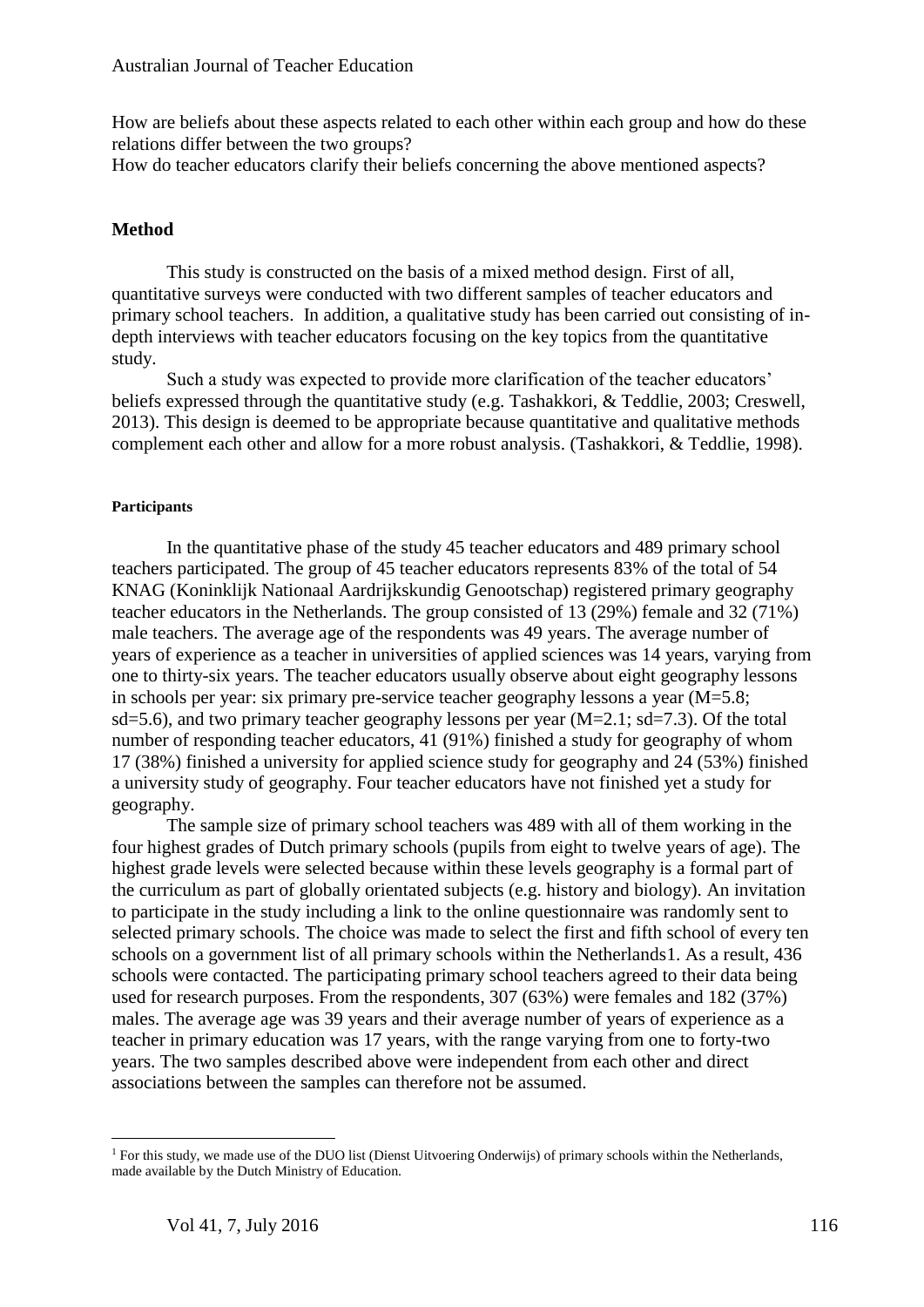In the second qualitative phase of this study, nine randomly selected teacher educators teaching geography education participated, three females (33%) and six males (67%), with an average age of 52 years. The relatively high age of the teacher educators who participated in both the quantitative and qualitative part of this study can be explained by the fact that teacher educators in general had a career in other types of education before starting as teacher educators.

#### **Instruments and Procedure**

A questionnaire was used for the assessment of teacher educators' and primary school teachers' beliefs. This questionnaire consisted of six subcategories, assessing (1) overall beliefs regarding the primary geography lesson quality; and beliefs of (2) primary school teachers ability to teach geography lessons, (3) the importance of learning outcomes; (4) the importance of assessments; (5) the importance of colleague support during the organisation of geography education, and (6) the importance of the subject in comparison to other subjects. The items of the questionnaire used a 5 point Likert scale for primary school geography quality (quality ranking 1-5) and a five point Likert scale for response to the other items, ranging from (1) I strongly disagree to (5) I strongly agree. Table 1 presents the constructed clusters of items including a description of the clusters, examples of items, and the Cronbach's alpha coefficients. The items presented in Table 1 are part of the primary school teachers' questionnaire. The items in the teacher educators' questionnaire were based on the primary school teacher questionnaire and were, if necessary, slightly adapted to the teacher training situation. For example, the item presented in cluster 2 from the primary school teacher questionnaire "I believe the way of giving instruction motivates pupils for the geography lesson" has been adapted for the teacher educator questionnaire as follows: "I believe the way in which primary school teachers give instruction motivates pupils for the geography lesson". The focus of both questionnaires was to investigate beliefs concerning primary geography education within primary schools.

| Cluster of items                                                                                                                                                                   | Description                                                                                  | Examples of items                                                                                                 |  |  |  |  |
|------------------------------------------------------------------------------------------------------------------------------------------------------------------------------------|----------------------------------------------------------------------------------------------|-------------------------------------------------------------------------------------------------------------------|--|--|--|--|
| $\alpha$ = Cronbach's alpha)                                                                                                                                                       |                                                                                              |                                                                                                                   |  |  |  |  |
| (1) general geography<br>lesson qualification<br>$(1$ item)                                                                                                                        | perception about the<br>geography lesson quality                                             | I rate geography lesson quality<br>within primary schools from one<br>to five.                                    |  |  |  |  |
| (2) capabilities to teach<br>geography education                                                                                                                                   | beliefs about primary<br>education teachers'<br>capabilities to teach<br>geography education | The way in which primary<br>education teachers gives<br>instruction motivates pupils for the<br>geography lesson. |  |  |  |  |
| $(8 \text{ items}, \alpha=0.70 \text{ teacher educator})$<br>(8 items, $\alpha$ = 0,74 primary education teacher)                                                                  |                                                                                              |                                                                                                                   |  |  |  |  |
| (3) belief towards the<br>importance of surface<br>learning<br>$(3 \text{ items}, \alpha = 0.68 \text{ teacher educator})$<br>(3 items, $\alpha$ = 0,69 primary education teacher) | emphasis on the<br>importance of surface<br>learning                                         | Learning toponyms is important in<br>geography.                                                                   |  |  |  |  |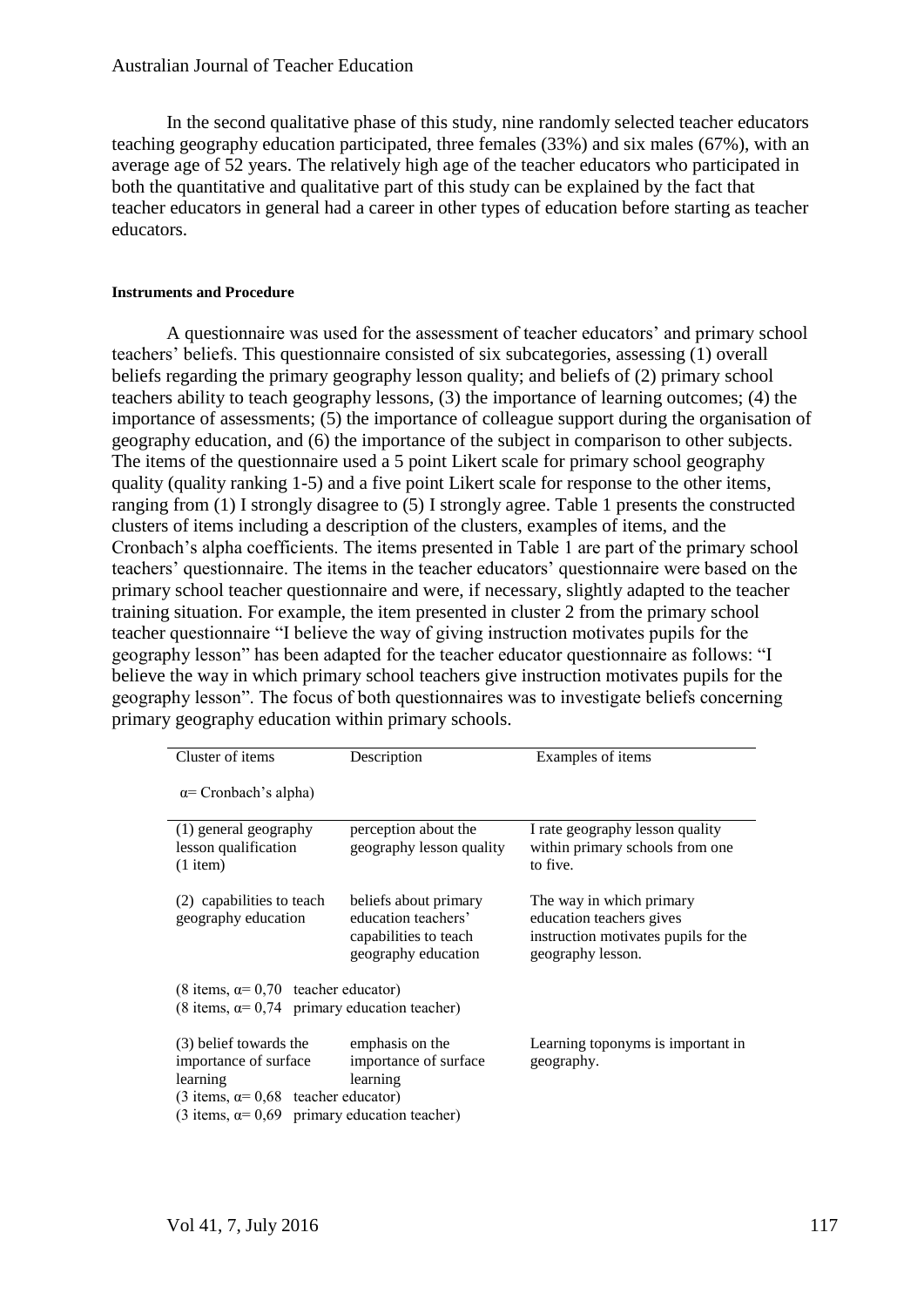| $(4)$ importance of<br>assessments                                                    |  | beliefs concerning the<br>importance of assessment<br>to learning                                                 | Tests are good indicators of what<br>pupils have learned during<br>geography lessons.                           |  |  |  |  |  |
|---------------------------------------------------------------------------------------|--|-------------------------------------------------------------------------------------------------------------------|-----------------------------------------------------------------------------------------------------------------|--|--|--|--|--|
| $(2 \text{ items}, \alpha = 0.69)$                                                    |  | teacher educator)                                                                                                 |                                                                                                                 |  |  |  |  |  |
| $(2 \text{ items}, \alpha = 0.70)$                                                    |  | primary education teacher)                                                                                        |                                                                                                                 |  |  |  |  |  |
| $(5)$ importance of<br>colleague support                                              |  | beliefs concerning the<br>importance of colleague<br>support during the<br>organisation of geography<br>education | Discussing geography learning<br>results with colleagues improves<br>my geography education quality.            |  |  |  |  |  |
| $(3 \text{ items}, \alpha=0.76 \text{ teacher educator})$                             |  |                                                                                                                   |                                                                                                                 |  |  |  |  |  |
|                                                                                       |  | (3 items, $\alpha$ = 0,76 primary education teacher)                                                              |                                                                                                                 |  |  |  |  |  |
| $(6)$ importance of<br>curriculum emphasis on<br>geography                            |  | beliefs concerning<br>emphasis on the basic<br>subjects as compared to<br>geography education                     | The current accent on arithmetic<br>and native language influences<br>geography education quality<br>negatively |  |  |  |  |  |
| $(3 \text{ items}, \alpha=0.71 \text{ teacher educator})$                             |  |                                                                                                                   |                                                                                                                 |  |  |  |  |  |
|                                                                                       |  | $(3 \text{ items}, \alpha = 0.69 \text{ primary education teacher})$                                              |                                                                                                                 |  |  |  |  |  |
| 1. Clustope for tooghou advantage? and primary advantion tooghous? holigh nogouding n |  |                                                                                                                   |                                                                                                                 |  |  |  |  |  |

**Table 1: Clusters for teacher educators' and primary education teachers' beliefs regarding primary geography aspects**

Additionally, a semi-structured interview guideline was developed for the teacher educators, consisting of 12 open questions concerning the concepts measured in the quantitative questionnaire (Table 2). Six open ended questions in the interview guideline explored teacher educators' beliefs concerning primary school teachers' current levels of knowledge and behaviour to teach geography education. Four other open ended questions explored teacher educators' beliefs concerning the importance of assessments and of pupils' cognitive and affective learning outcomes. Lastly, two open ended questions explored teacher educators' beliefs about the importance of colleague support and curriculum emphasis on primary geography education.

Examples of questions

Theme 1: *primary education teachers' capabilities to teach geography*

Do you believe primary education teachers' current content knowledge is sufficient to teach geography properly?

Do you believe primary education teachers' way of teaching geography stimulate their pupils to learn geography?

Theme 2: *importance of pupils' learning outcomes and of assessments* 

What do you believe about the current manner of assessing pupils' learning outcomes?

Do you believe pupils achieve deep learning outcomes?

Theme 3: *importance of colleague support and curriculum emphasis on primary geography education*

Do you believe colleague support is of added value for teaching geography? Do you believe the current accent on pupil achievement in core subjects influences geography education quality?

#### **Table 2: Examples of interview questions per theme/topic**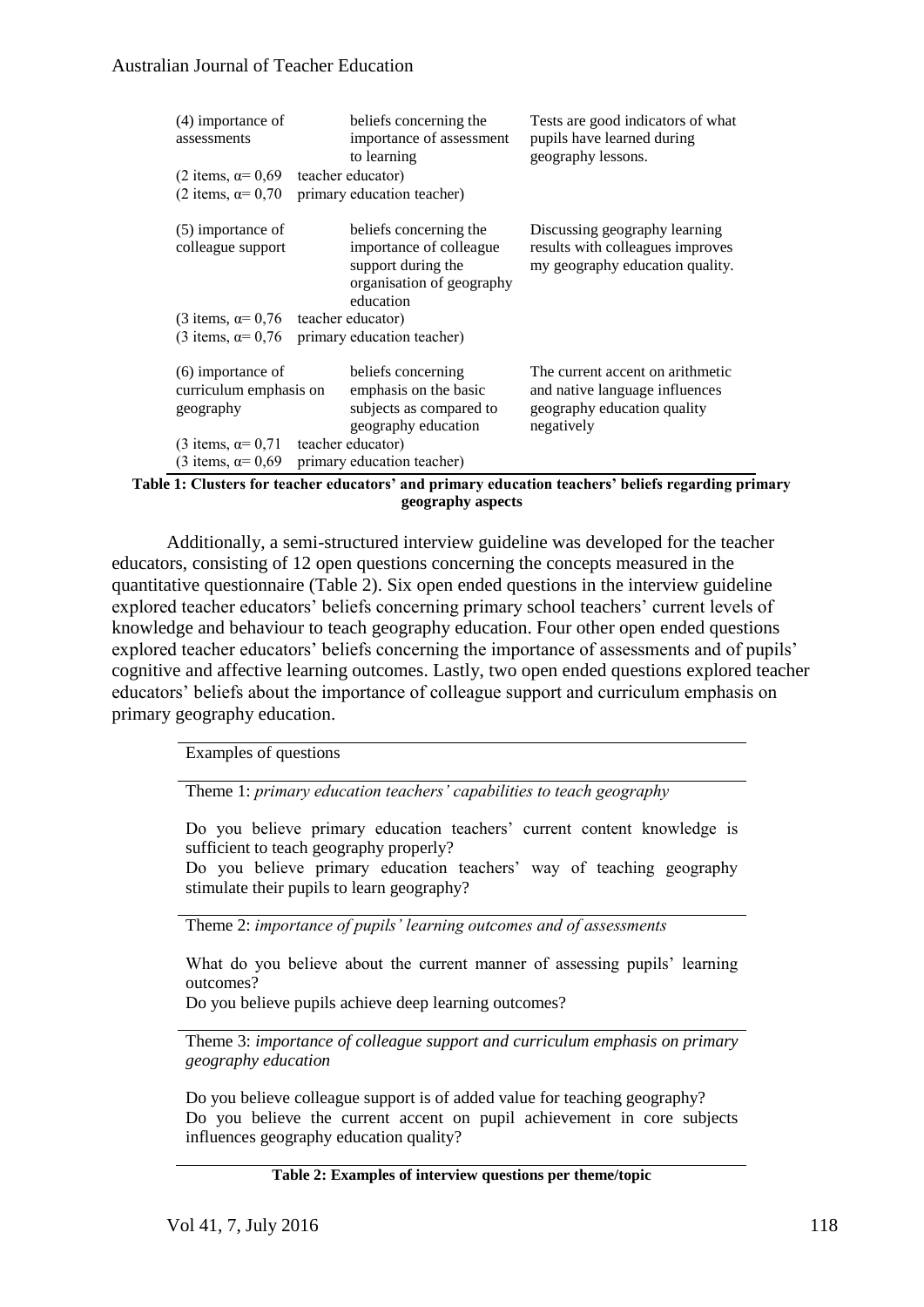#### **Analysis**

For the quantitative part of this study, first, descriptive analyses (mean scores and standard deviations) were conducted to get a view on teacher educators' and primary school teachers' beliefs of primary geography education aspects (RQ 1). Next, using a t-test for independent groups of samples, differences between both groups were tested statistically (RQ 2). Correlations were calculated between teacher educators' beliefs and between primary school teachers' beliefs to investigate associations within and between the different beliefs (RQ 3). Finally, using the Fishers' z-test for the groups of samples, correlations were compared between teacher educators and primary school teachers.

For the qualitative part of the study, the interview results were analysed by searching for in-depth clarifications of teacher educators' beliefs which were found in the quantitative part of this study. Interview data were transcribed, coded, and analysed according to the guidelines set forth by Miles and Huberman (1994) and using the Atlas ti software program.

Because of the semi-structured protocol design, some questions (e.g. "Do you believe the current level of geography knowledge of primary school teachers is sufficient for teaching geography") elicited a response that lasted several minutes and addressed several constructs. As a result, responses often required multiple codes. Combining categories of codes resulted in general trends and patterns in the data. For example, the codes for "colleague support from my colleague teachers", and "colleague support from the principal" were combined in a higher-level node labelled "colleague support". The results of the coding process were validated by two senior researchers who checked the codes of three randomly chosen interviews. Validation of the research data showed that the results of the coding process were consistent and that coding was satisfactorily performed by the first author. In the results section, both common and different beliefs among teacher educators are described, representing general trends and patterns in the data.

In describing teacher educators' beliefs, we do not pretend to be complete in giving all the details mentioned by the interviewees.

In section 5.1 the outcomes for the teacher educators' beliefs from the quantitative research method will be described. Section 5.2 discusses the teacher educators' beliefs investigated with a qualitative research method including quotes. In section 5.3 primary school teachers' beliefs investigated with use of the quantitative research method, will be presented.

#### **Results**

In this section, teacher educators' and primary school teachers' beliefs concerning geography education aspects are presented.

#### **Teacher Educators' Beliefs of Primary Geography Education Aspects: Quantitative Results**

Table 3 shows the mean scores and standard deviations of teacher educators' and primary school teachers' scores on the six aspects. Next to this, statistical differences between teacher educators' and primary school teachers' perceptions, are presented. For this study, teacher educators' and primary school teachers' beliefs were interpreted as strong when  $M=\geq 3$  and have been valued as weak when  $M=\leq 3$  on a five point scale.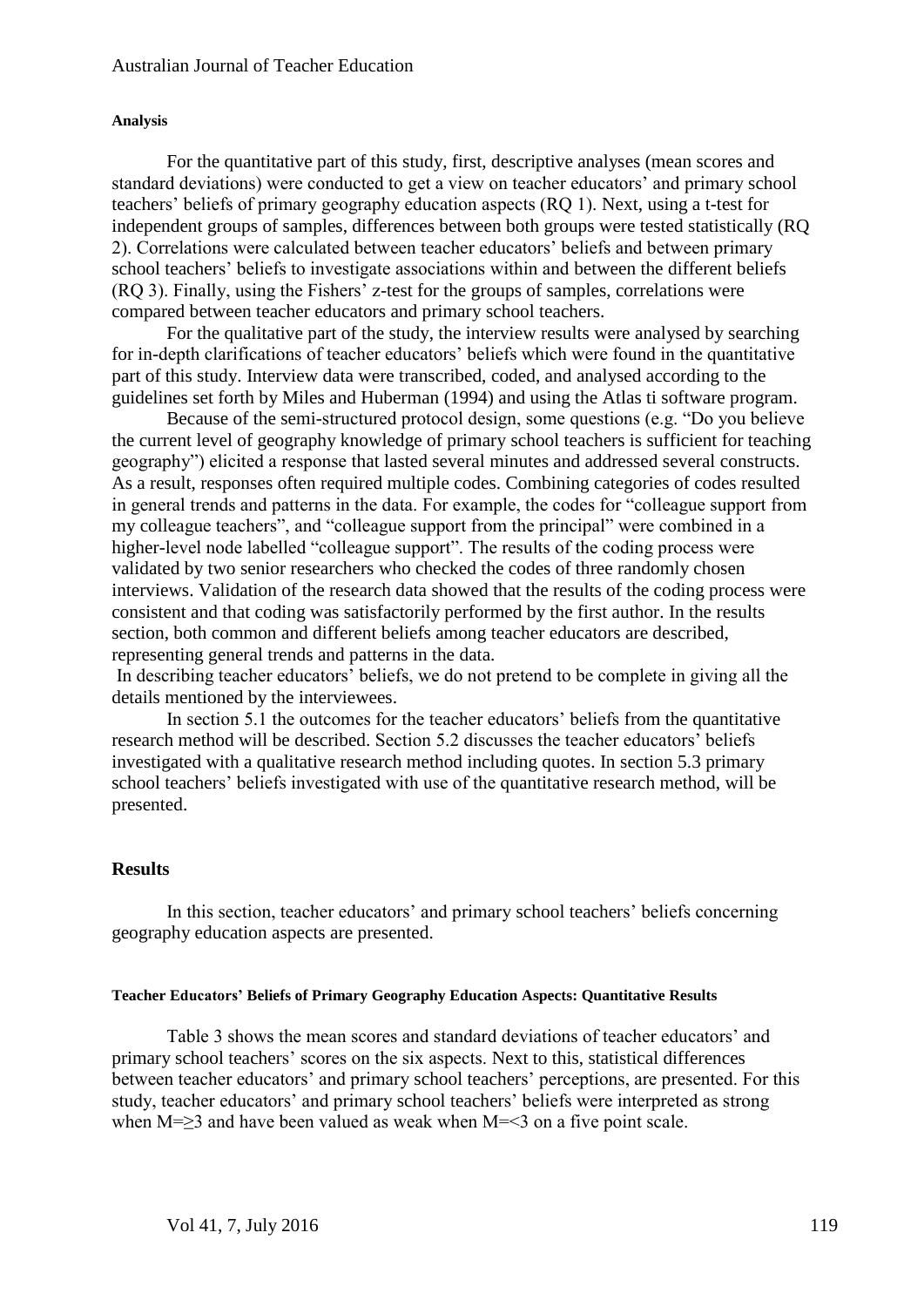|                                                             | Teacher<br>educator |          | Primary<br>education<br>teacher |                                     |              |                          |                  |
|-------------------------------------------------------------|---------------------|----------|---------------------------------|-------------------------------------|--------------|--------------------------|------------------|
|                                                             | $N=45$              |          | $N = 489$                       |                                     |              |                          |                  |
|                                                             | Mea<br>n            | sd       | Mea<br>$\mathbf n$              | sd                                  | $\mathbf{t}$ | df                       | p                |
| Beliefs of primary school geography<br>aspects              |                     |          |                                 |                                     |              |                          |                  |
| (1) general geography education<br>quality                  | 2.77                | .55      | 3.6<br>$\boldsymbol{0}$         | .47                                 | 10.9<br>3    | 532                      | $.00*$<br>$\ast$ |
| (2) teacher capabilities to teach<br>geography<br>education | 3.21                | .53      | 3.2<br>$\overline{2}$           | .60                                 | 0.11         | 532                      | .91              |
| (3) importance of surface learning                          | 3.44                | .95      | 3.8<br>8                        | .77                                 | 2.97         | 49,4<br>6                | $.01*$           |
| (4) importance of assessments                               | 2.60                | 1.1<br>1 | 2.2<br>9                        | .82                                 | 1.79         | 48,5<br>$\boldsymbol{0}$ | .08              |
| (5) importance of colleague support                         | 2.77                | 1.2<br>9 | 2.02                            | $\boldsymbol{.8}$<br>$\overline{7}$ | 3.79         | 47,7<br>3                | $.00*$<br>$\ast$ |
| (6) importance of curriculum<br>emphasis on geography       | 3.59                | 1.1<br>3 | 2.3<br>$\overline{4}$           | 1.0<br>$\overline{2}$               | 7.82         | 532                      | $.00*$<br>$\ast$ |

\*\*Differences statistically significant at the .01 level;

\* Differences statistically significant at the .05 level.

**Table 3: Teacher educators' and primary education teachers' beliefs concerning primary geography education aspects**

The findings concerning teacher educators' beliefs presented in Table 3 show that teacher educators are more critical about geography lesson quality than primary school teachers. Teacher educators are moderately positive about primary school teachers' competences for organising geography education. Teacher educators believe that surface learning is important but believe that assessing pupils' achievements is unimportant. Also, the importance of colleague support is believed to be unimportant. Lastly, teacher educators believe that curriculum emphasis on geography is important.

In Table 4, moderately strong correlations are found between teacher educators' believed importance of colleague support and believed importance of assessments (r=.58), and importance of colleague support and teacher competences for organising geography (r=.55). Teacher educators, who believe that assessing pupils' learning outcomes is more important, also are more likely to believe that it is important that teachers support their colleagues to achieve these learning outcomes. Teacher educators who believe that primary school teachers are more capable to teach geography also are more likely to believe that it is important to support colleague teachers in their teaching geography. Teacher educators' beliefs regarding the importance of curriculum emphasis on geography are moderately positively correlated to believed importance of assessments (r=.48). Teacher educators who believe that it is more important to test pupils' learning outcomes also are more likely to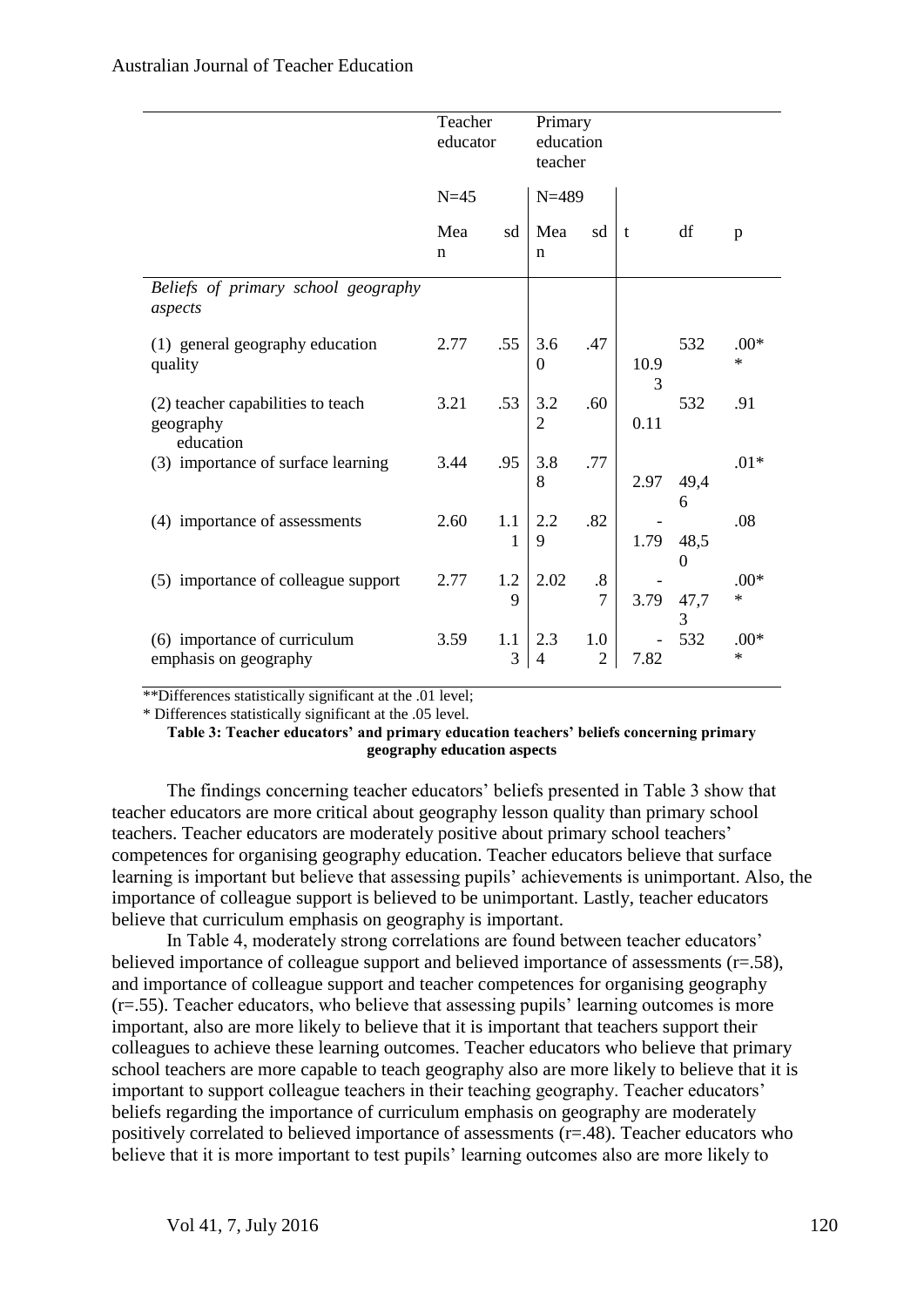|                                          | (1)       | (2)                 | (3) | (4)              | (5, | (6) |
|------------------------------------------|-----------|---------------------|-----|------------------|-----|-----|
| (1) general geography education          |           |                     |     |                  |     |     |
| qualification                            |           |                     |     |                  |     |     |
| (2) primary teacher capabilities for     | .12       |                     |     |                  |     |     |
| organising                               |           |                     |     |                  |     |     |
| geography                                |           |                     |     |                  |     |     |
| importance of surface learning<br>(3)    | $-16$ .24 |                     |     |                  |     |     |
| importance of assessments<br>(4)         |           | $-18$ $-41**$ $30*$ |     |                  |     |     |
| (5) importance of colleague support      | $-.04$    | $.55***$ .28        |     | $.58**$          |     |     |
| (6) importance of curriculum emphasis on |           | $-32*$ 15           | .16 | $.48**$ $.35*$ - |     |     |
| geography                                |           |                     |     |                  |     |     |

believe that the current accent within primary education on core subjects offers pressure on the position of geography within the primary school curriculum.

\*\* Correlation statistically significant at the .01 level (2-tailed);

\* Correlation statistically significant at the .05 level (2-tailed).

Table 4: Correlations of selected scales for teacher educators  $(N = 45)$ 

#### **Primary School Teachers' Beliefs of Primary Geography Education Aspects: Quantitative Results**

The findings concerning primary school teachers' beliefs are also presented in Table 3. Primary school teachers are positive about the general quality of geography education and about their competences for organising geography education. In addition, primary school teachers are positive about the importance of surface learning but believe that assessing learning outcomes and colleague support is unimportant. Lastly, primary school teachers also believe that curriculum emphasis on geography is unimportant.

Table 5 indicates moderately weak correlations for primary school teachers' beliefs concerning their competences for organising geography lessons and beliefs concerning lesson quality ( $r=0.31$ ), and beliefs regarding the importance of assessments ( $r=0.26$ ). The importance of colleague support is positively correlated with the perceived importance of assessments  $(r=.27)$ .

Lastly, perceived importance of curriculum emphasis on geography is positively correlated with primary school teachers' beliefs regarding the importance of colleague support ( $r = .24$ ) but negatively correlated with general geography education quality ( $r = .23$ ). This finding suggests that teachers, who believe that geography education is of high(er) quality, also believe that the current emphasis within primary education on core subjects offers less pressure on the position of geography within the primary school curriculum.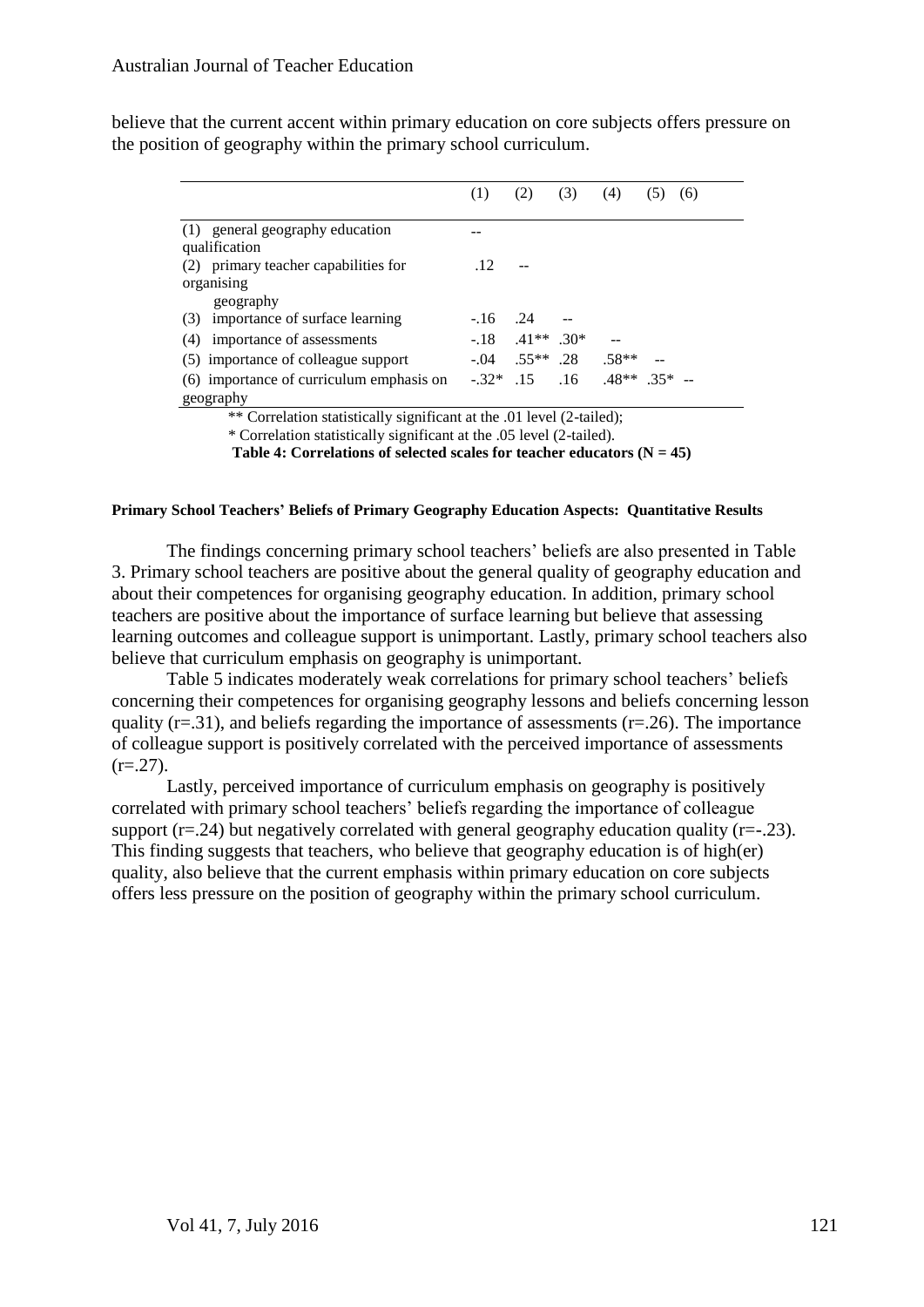|                                                             | (1)              | (2)                                      | (3)         | (4)    |               | (6) |
|-------------------------------------------------------------|------------------|------------------------------------------|-------------|--------|---------------|-----|
| (1) general geography education<br>qualification            |                  |                                          |             |        |               |     |
| (2) primary teacher competences for<br>organising           | $31**$           |                                          |             |        |               |     |
| geography<br>(3) importance of surface learning             | .02 <sub>1</sub> | $23** -$                                 |             |        |               |     |
| (4) importance of assessments                               |                  | $.09*$ 26 <sup>**</sup> 14 <sup>**</sup> |             |        |               |     |
| (5) importance of colleague support                         | $12**$           |                                          | $.17**$ 0.5 | $27**$ |               |     |
| $(6)$ importance of curriculum emphasis on $-$<br>geography | $23**$           | $-0.06 - 0.01$                           |             | .08    | $.24* -$<br>* |     |

\*\* Correlation statistically significant at the .01 level (2-tailed);

\* Correlation statistically significant at the .05 level (2-tailed).

**Table 5:Correlations of selected scales for primary education teachers (N = 489)**

In Figure 2 the quantitative results for the scores for the different beliefs and their correlations are summarised and compared. In the Figure, teacher educators' and primary school teachers' beliefs are presented in the circles. The diameter of the circle visualises the strength of the score. In addition to this, the lines present the relationships found between beliefs concerning individual primary geography education aspects. The thickness of the lines visualises the strength of the correlation found. In general the statistically significant correlations found between beliefs about different aspects among teacher educators were strong in contrast to the weak correlations found among teachers' beliefs.



**Teacher educators' beliefs**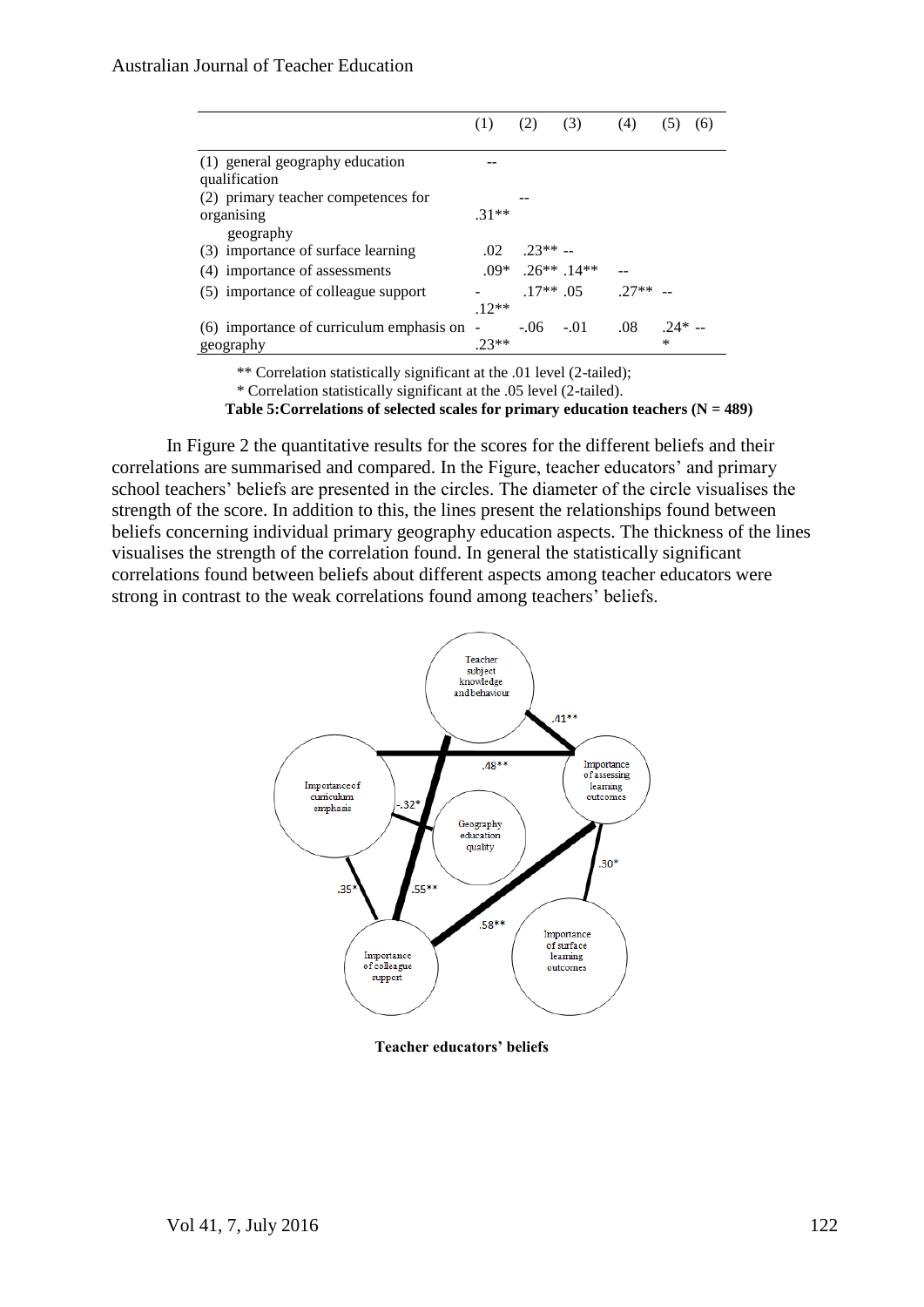

**Figure 4.2: Teacher educators' and primary education teachers' beliefs**

#### **Teacher Educators' Beliefs of Primary Geography Education Aspects: Qualitative Results**

In the next sections, teacher educators' clarifications for their beliefs are described and illustrated with quotations. The aim of the interviews was to obtain better understanding of teacher educators' beliefs. The quotes in this section represent the beliefs of the teacher educators participating in this study.

#### *General Geography Lesson Qualification*

In this section we searched for in-depth clarifications about why teacher educators were critical of the quality of geography teaching in the primary school. Teacher educators were unanimous in their criticism of primary geography education quality in the quantitative study because they believed that the great majority of primary school teachers organise geography education lessons of insufficient quality. Teacher educators pointed out in the interviews, however, that they have possibly underestimated the quality because they do believe that a small minority of teachers organise high quality geography lessons. As a teacher educator pointed out:

"I have observed excellent lessons in which teachers were capable to incite their pupils for deep learning. But during the majority of lessons, pupils only learn to find an answer in a text fragment."

Teacher educators thought that the problematic quality of geography education is similar to that of history and biology education. They pointed out that teaching geography,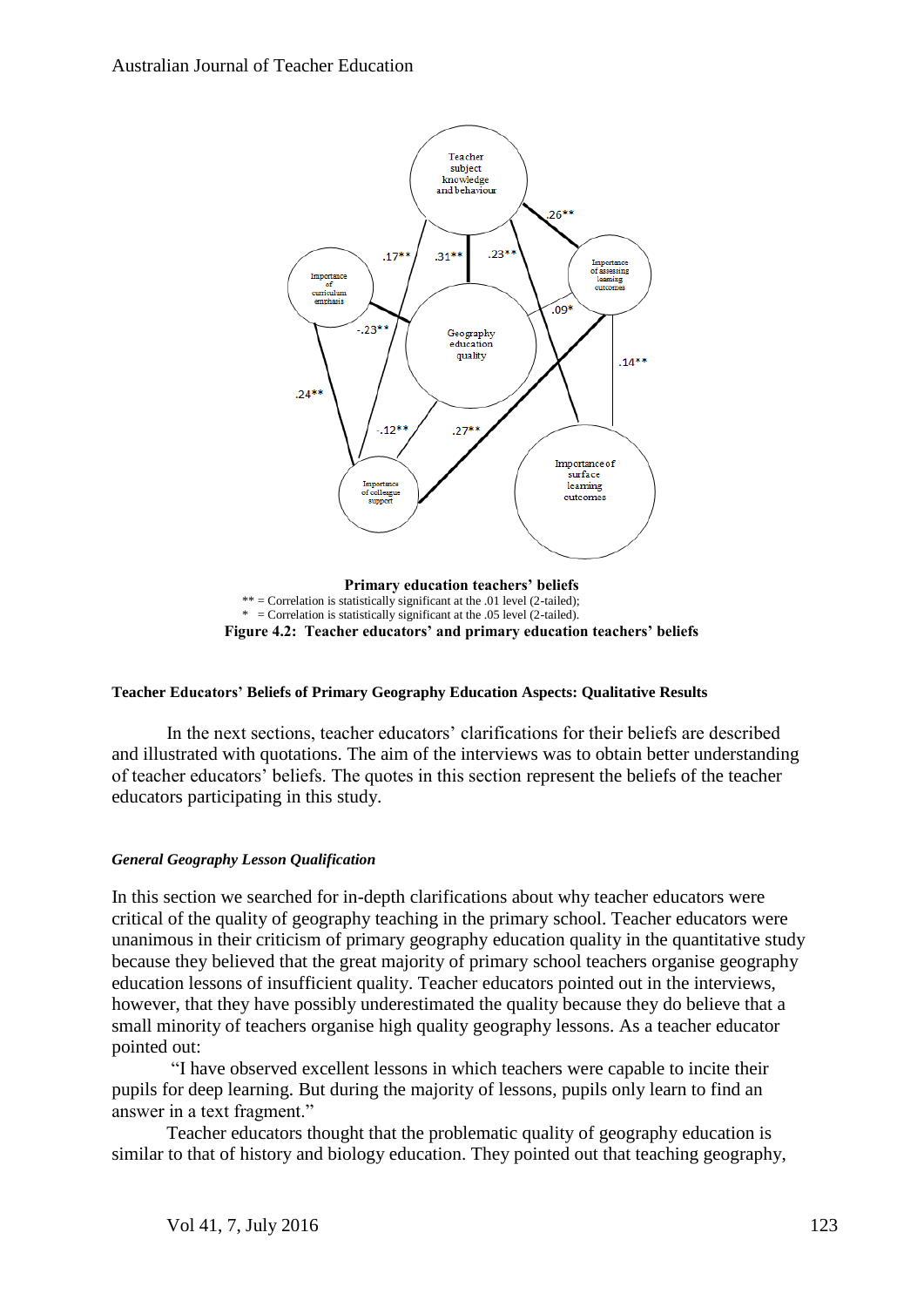history and biology as separate subjects offers more opportunities to achieve deeper learning outcomes for pupils compared to integrating these subjects as science within primary schools. Teacher educators believed that emphasising the "geographic way of thinking" next to other perspectives, supports pupils to learn to think in a "multi perspective" way. A teacher educator stated:

"The risk of integrating subjects is that pupils do not distinguish between a spatial versus for example a historic way of analysing what they observe."

#### *Primary Teacher Competences for Organising Geography*

In this section we searched for in-depth clarifications about why teacher educators were positive about primary school teachers' capabilities to teach geography. Teacher educators believed that geography lesson quality depends on primary school teachers' competences for organising geography lessons. All teacher educators criticised the general lack of subject knowledge and the absence of competences for organising more complex teaching methods among a great majority of primary school teachers. Teacher educators, however, believed that primary school teachers' general competences for teaching geography education were, most of the time, sufficiently developed under teacher educators' guidance during their teaching education period. Teacher educators believed that every primary school teacher is competent to organise a simple geography lesson. They described examples of primary school teachers with limited content knowledge who nevertheless were capable to organise geography lessons of a sufficient quality. As a teacher educator pointed out:

"There are several examples of sufficiently competent primary school teachers who teach geography lessons despite their doubtful level of subject knowledge."

Teacher educators believed that primary school teachers' attitude to a subject is much more important than their subject specific knowledge level. The suggestion has been made that those primary school teachers who realise the added value of geography education for their pupils' everyday lives are more intrinsically motivated and more capable of organising high quality geography lessons.

#### *Learning Outcomes and Assessments*

In this section we searched for in-depth clarifications about why teacher educators were positive about the importance of achieving learning outcomes and more critical about the importance of assessing these learning outcomes. Teacher educators believe that a combination of affective and cognitive learning goals needs to be the focus during geography lessons. As a teacher educator pointed out :

"Geography lessons have to stimulate pupils in an attractive and stimulating way. Only then pupils are motivated to learn to think geographically."

Teacher educators believed that motivating pupils for geography can be enhanced by telling them factual knowledge. Teacher educators believed, however, that during the majority of geography lessons pupils do not get the opportunity to integrate their achieved factual knowledge with conceptual, let alone, theoretical knowledge. Teacher educators criticised the over emphasis on surface orientated goals for most students as opposed to deeper surface oriented learning goals for the majority of pupils, and the lack of deep(er) oriented learning goals for those pupils who want or need this. Teacher educators pointed out that high quality geography education should contain deep(er) learning activities at different cognitive levels: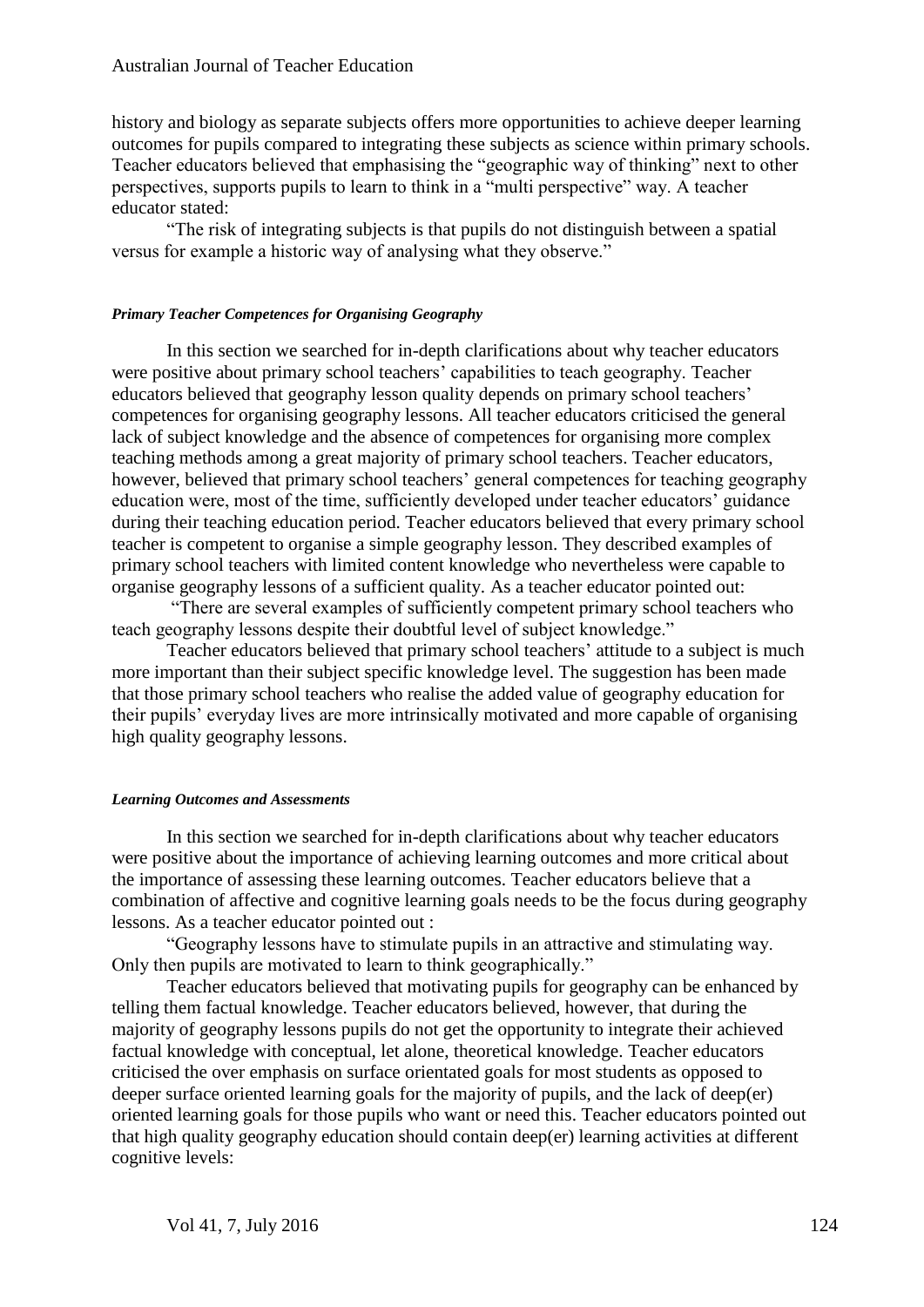"The majority of teachers organise most lessons at a uniform level and neglect to organise multi-level based lessons with different cognitive levels."

Teacher educators were doubtful about the added value of the current assessment practice, criticising the inefficient way of assessing learning outcomes often using text book structured assessments. Teacher educators believed that the current practice originates in primary school teachers' lack of knowledge about learning goals their pupils should achieve. As a teacher educator mentioned:

"I believe that teachers need to think more carefully about what they wish their pupils should learn. Only when teachers are clear about what they expect their pupils to learn, their pupils will be able to achieve those learning outcomes."

Teacher educators preferred high(er) quality of assessment and believe that better assessments would add value.

#### *Importance of Colleague Support*

In this section we searched for in-depth clarifications about why teacher educators were critical about the added value of colleague support. Teacher educators were divided about whether colleague support will increase the quality of primary geography lessons. The majority believed that colleague support is of added value when it goes beyond agreeing upon the curriculum program elements among colleagues. About half of teacher educators believed that it would be desirable for primary school teachers to specialize themselves in a non-core subject and be responsible for teaching that subject to both their own and colleagues' pupils. A teacher educator expressed this as follows:

"My opinion is that it is of added quality for primary education to stimulate teachers to specialise in teaching specific subjects and make them responsible to teach that subject also for their colleagues' pupils."

#### *Importance of Curriculum Emphasis on Geography*

In this section we searched for in-depth clarifications why teacher educators believe that the curriculum emphasis on geography is important. Teacher educators believed that the Dutch Governments' emphasis on learning outcomes for core subjects has a strong negative influence on the quality of geography education. As a teacher educator stated:

"The exclusive control of the Inspectorate of Education on core subjects' learning outcomes degrade geography to a kind of teacher dependent hobby. Pupils are completely dependent on their teachers' motivation to teach the subject at all, let alone, at a sufficiently high quality level."

All teacher educators spontaneously criticised the absence of an external stimulus by the Dutch Inspectorate of Education for achieving higher learning outcomes for geography.

#### **Comparing Various Results**

Comparing teacher educators' quantitatively and qualitatively beliefs offers further insight into teacher educators' beliefs. Teacher educators appeared to be more nuanced in their qualitative beliefs than suggested by their responses in the quantitative study. It was found that teacher educators believed that assessing pupils' learning outcomes is not important (M=2.60; sd=1.11). During the interviews teacher educators indicated that they do not believe that the current assessment practice is of added value because of the lack of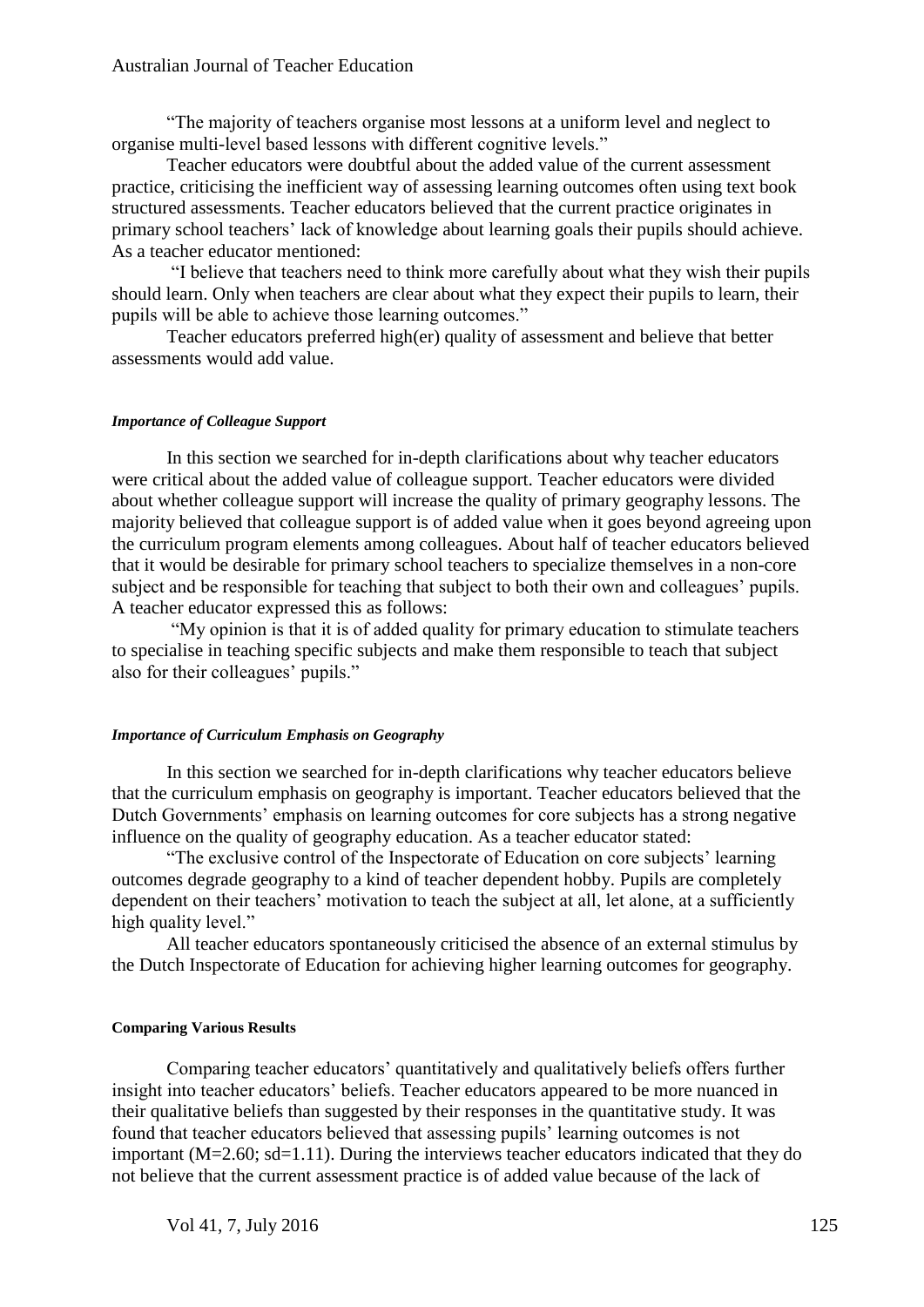assessment quality. Nonetheless, teacher educators believed that high quality assessment would indeed be of added value.

Another example of further insights is the following. Teacher educators believed that colleague support is of limited importance  $(M=2.8; sd=1.3)$ . However, during the interviews teacher educators indicated that superficial ways of support are of insufficient added value. Nevertheless, teacher educators believed that it would indeed be of value when primary school teachers would support their colleagues professionally, for example, by teaching geography to their own pupils and also to their colleagues' pupils.

When comparing correlations of aspects concerning teacher educators' beliefs found in this study with those of primary school teachers' beliefs, differences were found between these two groups. A statistically significant stronger correlation was found among teacher educators' beliefs concerning three aspects:

the general geography education quality  $(z=2.78; p=.01)$ the importance of colleague support  $(z=2.40; p=.02)$ . the importance of curriculum emphasis on geography  $(z=2.75; p=.01)$ .

#### **Conclusion and Discussion**

This study has investigated teacher educators' beliefs about the quality of geography teaching in the primary school including their beliefs about the importance of geography education aspects and has compared their beliefs with those of primary school teachers' beliefs. Teacher educators are critical about the quality of geography teaching in the primary school; a finding which corresponds with pupils' perceptions (Bent et al., 2014). The findings of this study suggest that teacher educators' beliefs in general are similar to pupils' perceptions about the quality of geography teaching in the primary school and the importance of education aspects (Bent et al., 2014). Interestingly, perceptions and beliefs of teacher educators and pupils as observers about the current geography education practice differ from the practitioners' beliefs (i.e. the primary school teachers). A possible explanation for the more critical beliefs of teacher educators about primary geography education quality is that teacher educators' knowledge base about content knowledge and teaching strategies is stronger compared to that of primary school teachers. The finding that primary school teachers are more positive about primary geography compared to teacher educators' and pupils opinions, is in line with learning environment studies. In these studies was also found that primary school teachers make a more favourable judgment about the learning environment than pupils do (e.g. den Brok, Levy, Rodriquez, & Wubbels, 2002; Levy, Wubbels, den Brok, & Brekelmans, 2003).

Teacher educators believe that primary school teachers are sufficiently competent to organise simple geography lessons. Primary school teachers themselves are also positive about their ability to teach geography in general. However, teacher educators believe that the majority of primary school teachers are insufficiently competent to organise more complex geography, criticising the apparent absence of differentiated instruction in geography. This finding is in line with pupils' perceptions that current geography lessons scarcely contain stimulating activities and too often are characterised as reading skill exercise lessons (Bent et al., 2014). It seems that despite the ongoing professional development of teacher behaviour and technological development within primary education practice, primary school teachers seem to have difficulty organising more complex geography education.

Both teacher educators and primary school teachers believe that assessing learning outcomes is of limited importance. Teacher educators explain their doubts by criticise the current assessment practice. Teacher educators believe that assessments are of added value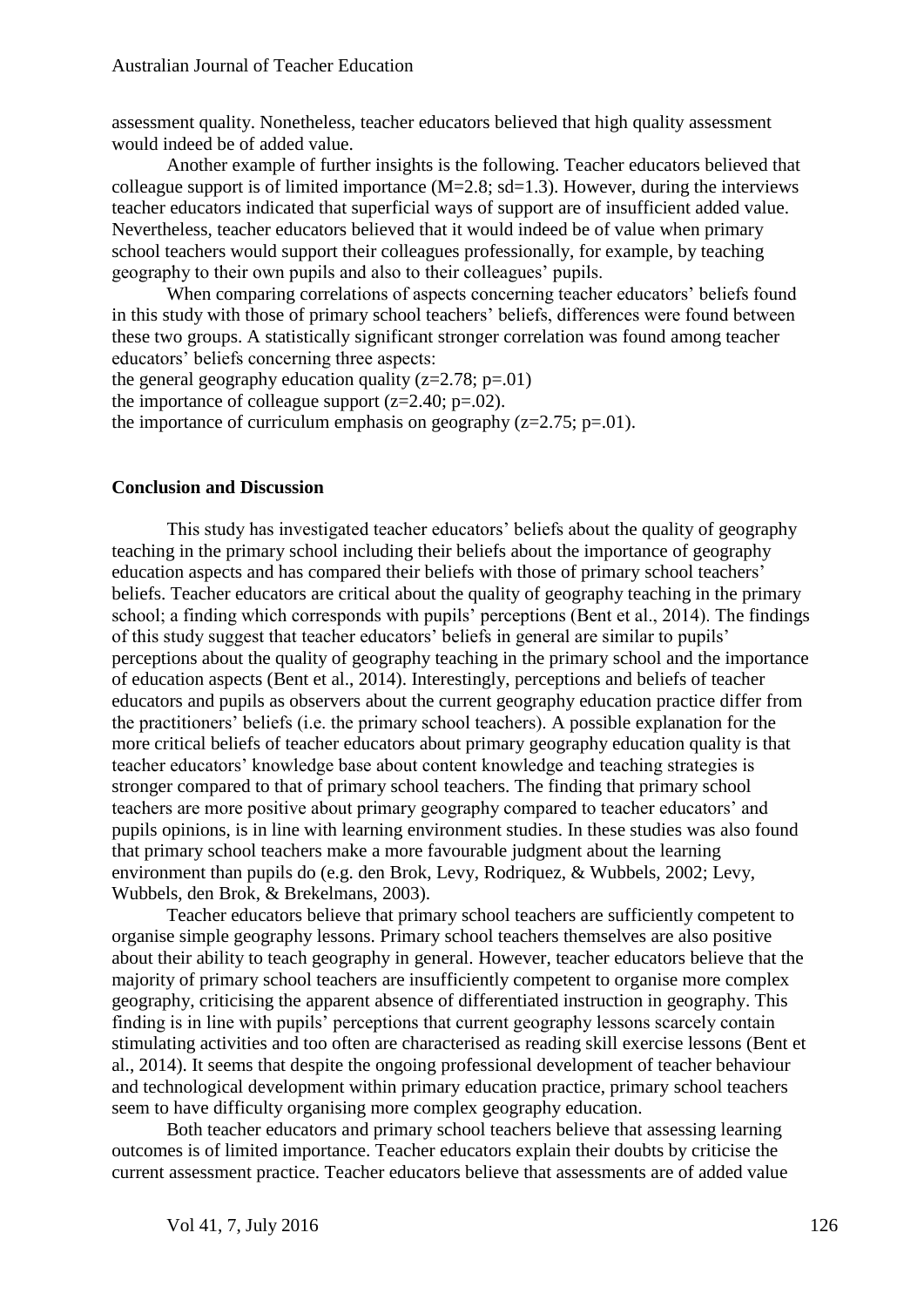when these assessments are of sufficient quality and the results are used to increase the quality of geography education.

Both teacher educators and primary school teachers believe that current colleague support is of limited added value. Teacher educators explain their reservations by suggesting that the added value of colleague support needs to be found beyond exchanging daily experiences. Examples could be charring teaching projects between different teachers across different classes. This finding confirms results of other studies (e.g. Cordingley, Bell, Isham, Evans, & Firth, 2007). Little (2002) found that high interdependence (i.e. joint working) leads to more collaborative teacher learning than low interdependence (i.e. exchanging info).

Teacher educators' beliefs about geography aspects are more strongly interrelated, as compared to those of primary school teachers. An explanation for this finding can be that teacher educators as professionals have more knowledge about the interrelationship between geography education aspects because of their higher level of expertise compared to primary school teachers; a suggestion which is underlined by the findings in the qualitative part of this study (Berliner, 1994). For example, a strong relationship has been found between teacher educators' beliefs concerning the importance of assessments and curriculum emphasis on geography. Teacher educators clarified this relationship by suggesting that assessing pupils' learning outcomes for use of external accountability of geography education quality probably results in more attention among teachers for teaching this subject and for achieving increased learning outcomes.

Regarding methodology, it can be concluded from this study that adding qualitative research to quantitative research results in better understanding of beliefs about primary geography. Investigating teacher educators' beliefs and primary school teachers' beliefs by closed question surveys and afterwards by semi structured interviews clarified their beliefs in more depth. By combining the results of these two methodologies, it became clear that teacher educators believed primary school teachers' beliefs about geography education aspects inhibits their ability to organise high quality geography education.

## **Limitations and Future Research**

This research had some limitations. Firstly, it should be noted that 64% of the teacher educators' have no experience as primary school teachers. In addition to this, it has been found that teacher educators visit primary schools on average ten times a year, observing six geography classes by primary pre-service teachers and two geography lessons/classes by primary teachers yearly.

This absence of experience and observations may influence teacher educators' beliefs about primary geography education quality and beliefs about the aspects selected for this study.

Secondly, primary school teachers and teacher educators' beliefs of geography education aspects have been investigated by using a questionnaire with a relatively small number of items. It might be preferable in forthcoming studies to expand the number of items, because some scales have been constructed with a relatively limited number of items.

Lastly, because of the use of two similarly structured, but independent questionnaires, a direct link between both sets of quantitative results could not be made. The differences between the results for the teacher educators and the primary teachers could have been influenced by the facts that the sizes of the two groups were very different (43 and 489, respectively). This was due to the limited number of teacher educators as compared to primary school teachers.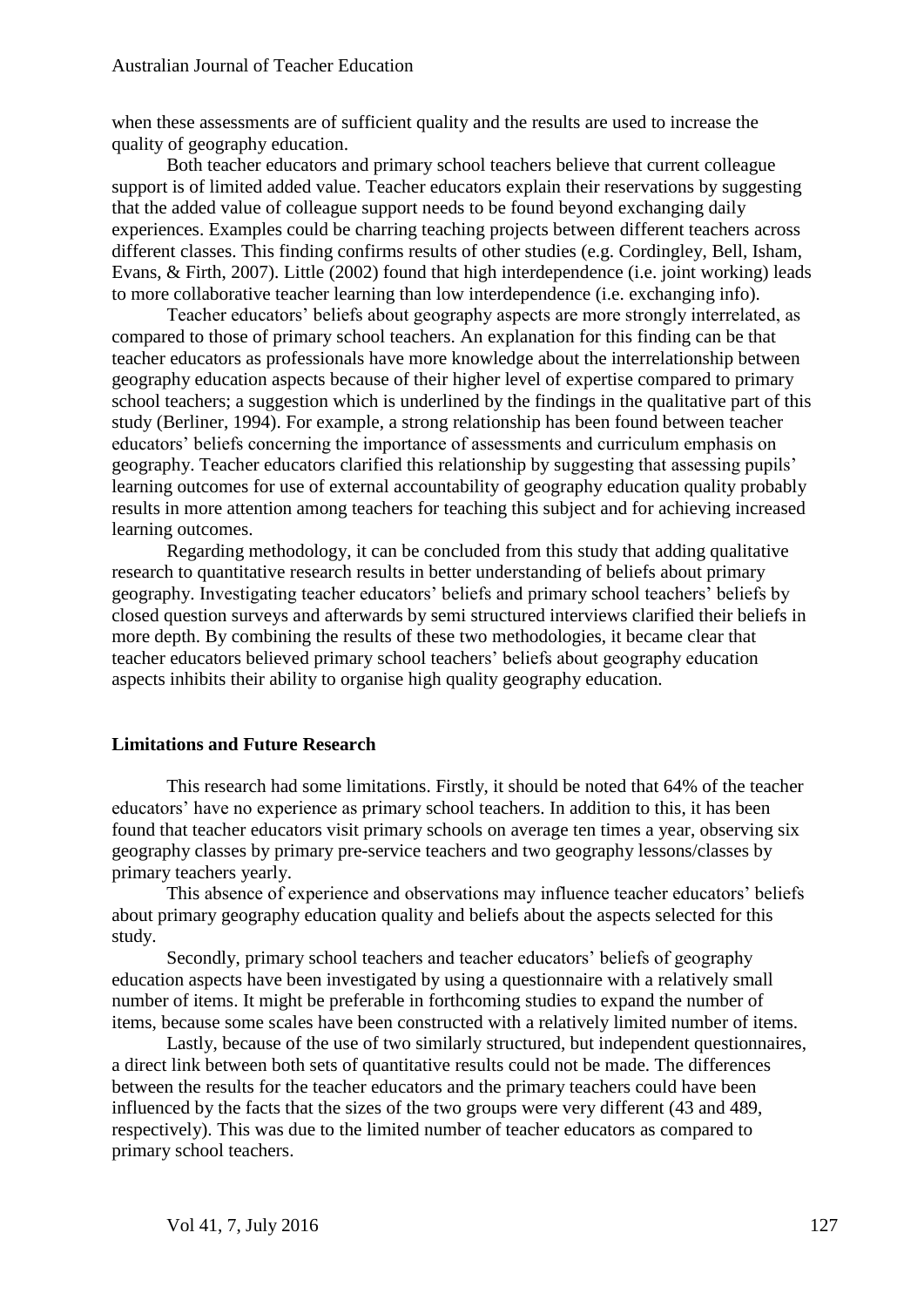# **Practical Implications**

The results of this study suggest that teacher educators' more theoretical and primary school teachers' more practical views regarding preferred ways of approaching geography education could yield important insights into improving the quality of primary geography education. It can be expected that theoretical views will be improved by taking into account practical views and experiences, and vice versa. These improvements can focus on more cooperation between teacher educators and primary school teachers in several areas. For example, teacher educators could support primary school teachers in how to teach more complex geography lessons that include higher order skills and more active roles by students. In doing so, teacher educators might function as role models for primary pre-service teachers. As an added value, teacher educators would gain more experience in teaching primary geography. By intensifying teacher training and primary school practice, primary schools might function more effectively as practical primary teacher training institutes. This may raise the quality of teaching this subject given that teachers are responsible for teaching a wide range of subjects.

An issue to address is the doubt of teacher educators regarding the suitability of primary schools as a daily practical training institute for future teachers in case of geography education as complementary to the University of applied Science training institute (Blankman et al. 2015). Conversely, a possible doubt of primary school teachers regarding the lack of primary education experience of teacher educators in teaching geography in primary schools also has to be addressed. The proposed collaboration would most likely function to increase mutual understanding between teacher educators and primary school teachers about current and preferable geography lessons within primary schools. Therefore it can be expected that intensifying cooperation results in eliminating the mutually contradicting beliefs about current and preferable geography lessons between teacher educators and primary school teachers. Recent findings concerning the added value of comparing teacher educators', primary school teachers' and primary pre-service teachers' knowledge and experiences with the aim of improving (student) teaching (Liu, 2012) underline this suggestion.

# **References**

- AKOV (Agentschap voor Kwaliteitszorg in Onderwijs en Vorming). 2011. *Peiling Wereldorientatie in het basisonderwijs* (Survey of World Orienting Subjects within Primary Geography) Brussels: Agentschap voor Kwaliteitszorg in Onderwijs en Vorming.
- Allen, D., & Fraser, B. (2007). Parent and student perceptions of classroom learning environment and its association with student outcomes. *Learning Environments Research, 10* (1), 67-82. <http://dx.doi.org/10.1007/s10984-007-9018-z>
- Bell, D. (2005). The value and importance of geography. *Primary Geography 56*, 4-5.
- Bent, G. J. W., Bakx, W. E. A., & den Brok, P. (2014). Pupils' perceptions of geography education. *Journal of Geography, 113*(1), 20-34.
- Bent, G. J. W., Bakx, W. E. A., & den Brok, P. Primary school teachers' self-efficacy beliefs for teaching geography lessons, to be published.
- Berliner, D. (1994). Expertise: The wonder of exemplary performances. In J. N.
- Mangieri & C. Collins Block (Eds.), *Creating powerful thinking in teachers and students* (pp. 141-186)*.* Ft. Worth, TX: Holt, Rinehart & Winston.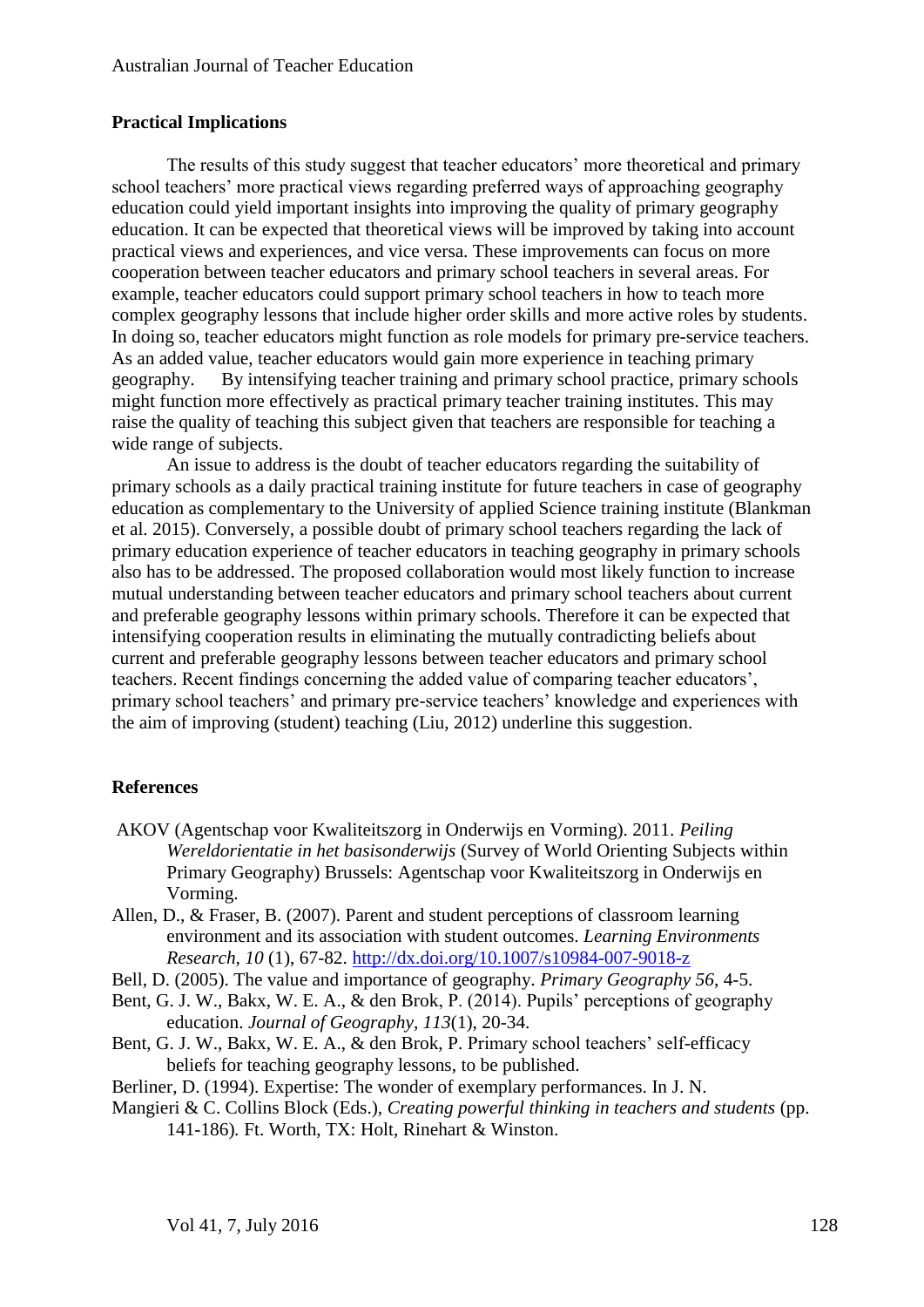- Blankman, M., Schee, van der, J. , Volman M. & Boogaard, M. (2015). Primary teacher educators' perceptions of desired and achieved pedagogical content knowledge in geography education in primary teacher training*. International Research in Geographical and Environmental Education, 24*(1), 80-94. <http://dx.doi.org/10.1080/10382046.2014.967110>
- Boz, N. (2008). Turkish pre-service mathematics teachers' beliefs about mathematics teaching. *Australian Journal of Teacher Education, 33*(5), 66-80.
- Brok, P. den, Bergen, T. & Brekelmans, M. (2006). Convergence and divergence between students' and eachers' perceptions of instructional behaviour in Dutch secondary education. In D. L. Fisher & M. S. Khine (Eds.), *Contemporary approaches to research on learning environments: World views* (pp. 125-160). Singapore: World Scientific.
- Brok, P. den, Levy, J., Wubbels, Th. & Rodriguez, M. (2003). Cultural influences on students' perceptions of videotaped lessons. *International Journal of Intercultural Relations, 27*(3), 355-374.
- Bryan. L. & Atwater. M. (2002). Teacher beliefs and cultural models: A challenge for science teacher preparation programs. *Science Education,86*, 821-839.
- Catling, S., & Willy, T. (2009). *Teaching Primary Geography*. Exeter: Learning Matters Ltd.
- Catling, S., Bowles, R., Halocha, J., Martin, F., & Rawlinson, S. (2007). The state of Geography in English primary schools. *Geography, 92*(2), 118-136.
- Cordingley, P., Bell, M., Evans, D., Isham, C., & Firth, A. (2007). What do specialists do in CPD programmes for which there is evidence of positive outcomes for pupils and teachers? *Research report.* London: EPPI-Centre, Social Science Research Unit, Institute of Education, University of London.
- Creemers, B. P. M., & Kyriakides, L. (2010). School factors explaining achievement on cognitive and affective outcomes: Establishing a dynamic model of educational effectiveness. *Scandinavian Journal of Educational Research, 54*(3), 263-294.
- Cresswell, J.W. (2013). *Research design: Qualitative, quantitative, and mixed methods approaches*. London: Sage.
- Doppenberg, J., Bakx, A., & Brok, P. den. (2012). Collaborative teacher learning in different primary school settings. *Teachers and Teaching: Theory and Practice, 18*(5), 547-566.
- Dutch Inspectorate of Education. (2000). *Aardrijkskunde in kaart gebracht: Een evaluatie van de kwaliteit van het onderwijs in aardrijkskunde op de basisschool.* (Geography mapped: An evaluation of the quality of geography education within primary schools). Utrecht: Inspectie van het Onderwijs.
- Dutch Inspectorate of Education (2011). *De staat van het onderwijs. Onderwijsverslag 2009/2010*. (The State of (Dutch) Education: Education Report 2009/2010). Utrecht: Inspectie van het Onderwijs.
- Erebus International. 2008. A study into the teaching of geography in years 3–10: Review and analysis of the quality of teaching and learning of geography in Australian schools (3). Report to the Department of Education, Employment and Workplace Relations. http://www.gtasa.asn.au/file.php?f=A9- 3ik.OnaGSo.190 (accessed January 25, 2013).
- Errington, E. (2004). The impact of teacher beliefs on flexible learning innovation: Some Practices and possibilities for academic developers. *Innovations in Education and Teaching International, 4* (1). 39-47.
- Ertmer, P.A. (2005), Teacher pedagogical beliefs: The final frontier in our quest for technology integration? *Educational Technology Research and Development, 5* (4), 25-39.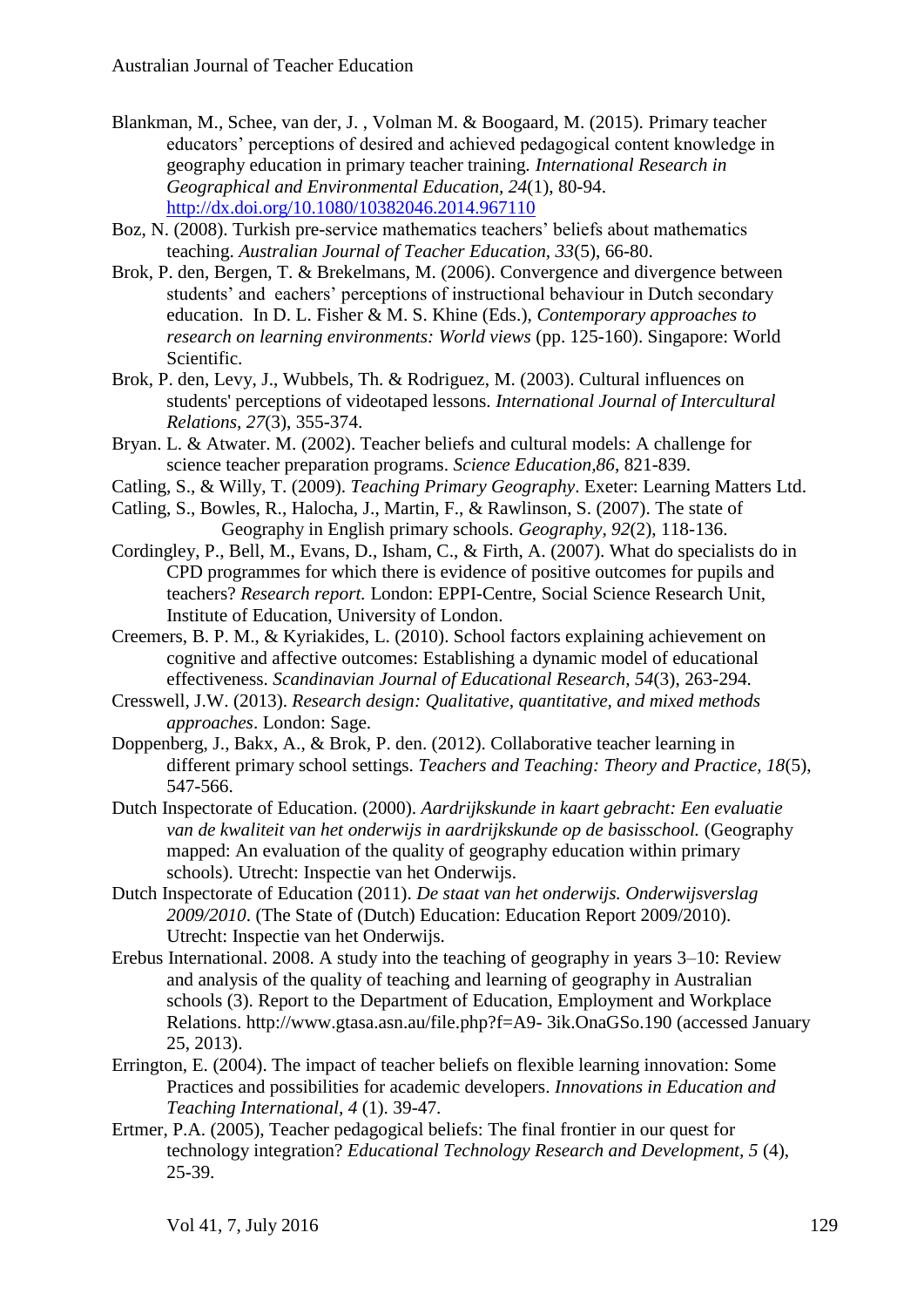- Fullan, M. (2001). The meaning of educational change. In M. Fullan, *The New Meaning of Educational Change*, London: Routledge.
- Government of Education (2008). *Krachtig Meesterschap, Kwaliteitsagenda voor het opleiden van leraren 2008-2011.* (Powerful master ship: Quality agenda for teacher education 2008-2011). Den Haag: Ministerie van OCW. Art 4.
- Lemon, N., & Garvis, S. What is the role of the arts in a primary school?: An investigation of perceptions of pre-service teachers in Australia. *Australian Journal of Teacher Education, 38*(9), 1-9
- Levy, L., Wubbels, Th., [Brok, P. d](http://www.tue.nl/en/university/about-the-university/eindhoven-school-of-education/about-esoe/staff/detail/ep/e/d/ep-uid/20070578/)en, & Brekelmans, M. (2003). Pupils' perceptions of interpersonal aspects of the learning environment. *Learning Environments Research, 6*(1), 5-36.
- Little, J. W. (2002). Locating learning in teachers' communities of practice: Opening up problems of analysis in records of everyday work. *Teaching and Teacher Education, 18*(8), 917-946.
- Liu, P. (2012). Student teaching practice in two elementary teacher preparation programs. *Australian Journal of Teacher Education, 37*(1), 14-34.
- Mansour, N. (2009). Science teachers' beliefs and practices: Issues, implications and research agenda. *International Journal of Environmental & Science Education, 4* (1), 25-48.
- Martin, F. (2008). Knowledge Bases for Effective Teaching: beginning Teachers' Development. A Teachers of Primary Geography. *International Research in Geographical and Environmental Education, 17* (1), 13-39. <http://dx.doi.org/10.2167/irgee226.0>
- Maude, A. (2009). Re-centring Geography: A School-based Perspective on the Nature of the Discipline. *Geographical Research, 47* (4), 368-379.
- Miles, M. B., & Huberman, A. M. (1994). *Qualitative data analysis* (2nd ed.). Thousand Oaks, CA: Sage.
- Morley, E. (2012). English primary trainee teachers' perceptions of geography. *International Research in Geographical and Environmental Education, 21*(2), 123- 137.
- Neygen, A. van, & Belmans, R. (2011). Opleiden in de school: succesfactoren en bedreigingen. *Velon Vereniging voor Lerarenopleiders Nederland, 32* (1), 37-41
- Notté, H., & Baltus, R. (2011). Meester van Mens en Wereld; het niveau van eerstejaars pabostudenten voor zaakvakken. (Master of the World: cognitive level of first year teacher education students for the World Oriënting Subjects). *Velon 2011* (2), 1-5.
- Notté, H., Schoot, F. Van der, & Hemker, B. (2010). *Balans van het aardrijkskundeonderwijs aan het einde van de basisschool 4.* Arnhem: Cito.
- Ofsted. (2011). *Geography declining in schools.* London: Ofsted. http://www.ofsted.gov.uk (accessed January 22, 2013).
- Pajares, F. (1992). Teachers' beliefs and educational research: Cleaning up a messy construct. *Review of Educational Research, 62* (3), 307–332.
- Preston, L. (2014). Australian primary school pre-service teachers' conceptions of Geography. *International Research in Geographical and Environmental Education, 23*(4), 331-349.
- Rawling, E. (2001). *Changing the Subject: The Impact of National Policy on School Geography 1980-2000.* Sheffield: Geography Association.
- Schee, J. van der (2014). Looking for an international strategy for geography education. *Journal of Research and Didactics in Geography (J-READING), 1(3), 9-14.*
- Schee, J. van der, & Vaart, R. van der (2005). Geography teaching in the Netherlands: Changes and Challenges.'*International Research in Geographical and Environmental Education*' *14*(1), 80-82.

Vol 41, 7, July 2016 130